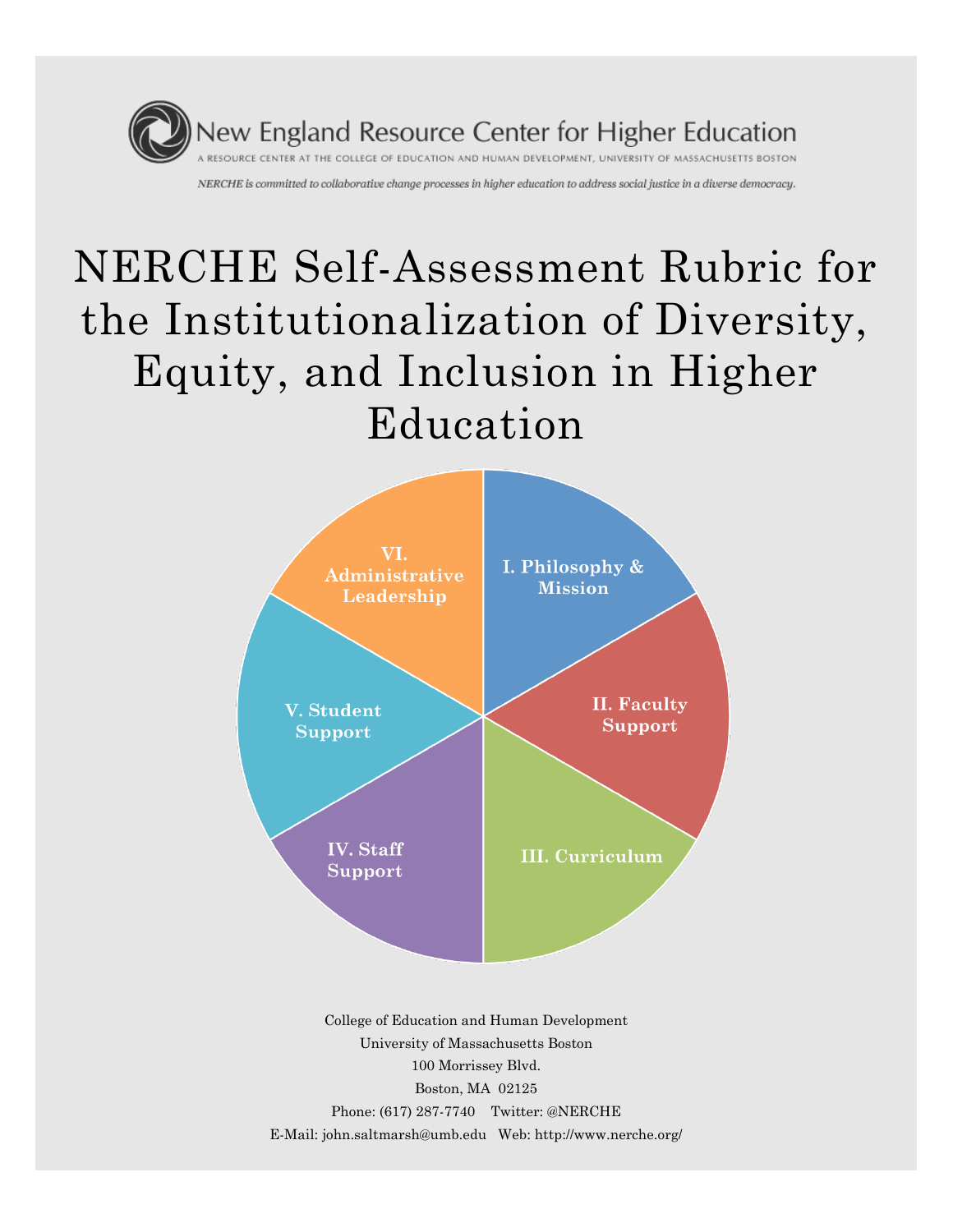# Background

A project work team that emerged from the New England Resource Center for Higher Education Multicultural Affairs Think Tank, developed The Self-Assessment Rubric for the Institutionalization of Diversity, Equity and Inclusion in Higher Education.<sup>1</sup> The initial format was adapted from Andrew Furco's Self-Assessment Rubric for the Institutionalization of Service Learning in Higher Education, which was based on the Kecskes/Muyllaert Continuums of Service Benchmark Worksheet.<sup>i</sup> The language to explain the usage of this rubric also comes primarily from the work of Furco.<sup>ii</sup> This rubric was designed to assist members of the higher education community in gauging the progress of their diversity, inclusion and equity efforts on their campus.

# Key Definitions

**Diversity**: Individual differences (e.g., personality, learning styles, and life experiences) and group/social differences (e.g., race/ethnicity, class, gender, sexual orientation, country of origin, physical or cognitive abilities, as well as cultural, political, religious, or other affiliations) that can be engaged in the service of learning. iii

Inclusion: The active, intentional, and ongoing engagement with diversity—in people, in the curriculum, in the co-curriculum, and in communities (intellectual, social, cultural, geographical). This engagement with diversity has the potential to increase one's awareness, content knowledge, cognitive sophistication, and empathic understanding of the complex ways individuals interact within systems and institutions.<sup>iv</sup>

**Equity**: Creating opportunities for equal access and success for historically underrepresented populations, such as racial and ethnic minority and lowincome students, in three main areas:

- **Representational equity**, the proportional participation at all levels of an institution;
- **Resource equity**, the distribution of educational resources in order to close equity gaps; and
- **•** Equity-mindedness, the demonstration of an awareness of and willingness to address equity issues among institutional leaders and staff.v

<sup>&</sup>lt;sup>1</sup> Past and Current Workteam members include William Lewis, Virginia Tech University; Melvin Wade, University of Rhode Island; Ande Diaz, Roger Williams University; Judy Kirmmse, Connecticut College; Raquel Ramos, Wheaton College; Ed Twyman, Providence College; Mable Millner, College of Holy Cross; John Saltmarsh, Glenn Gabbard, and Alane Shanks, NERCHE.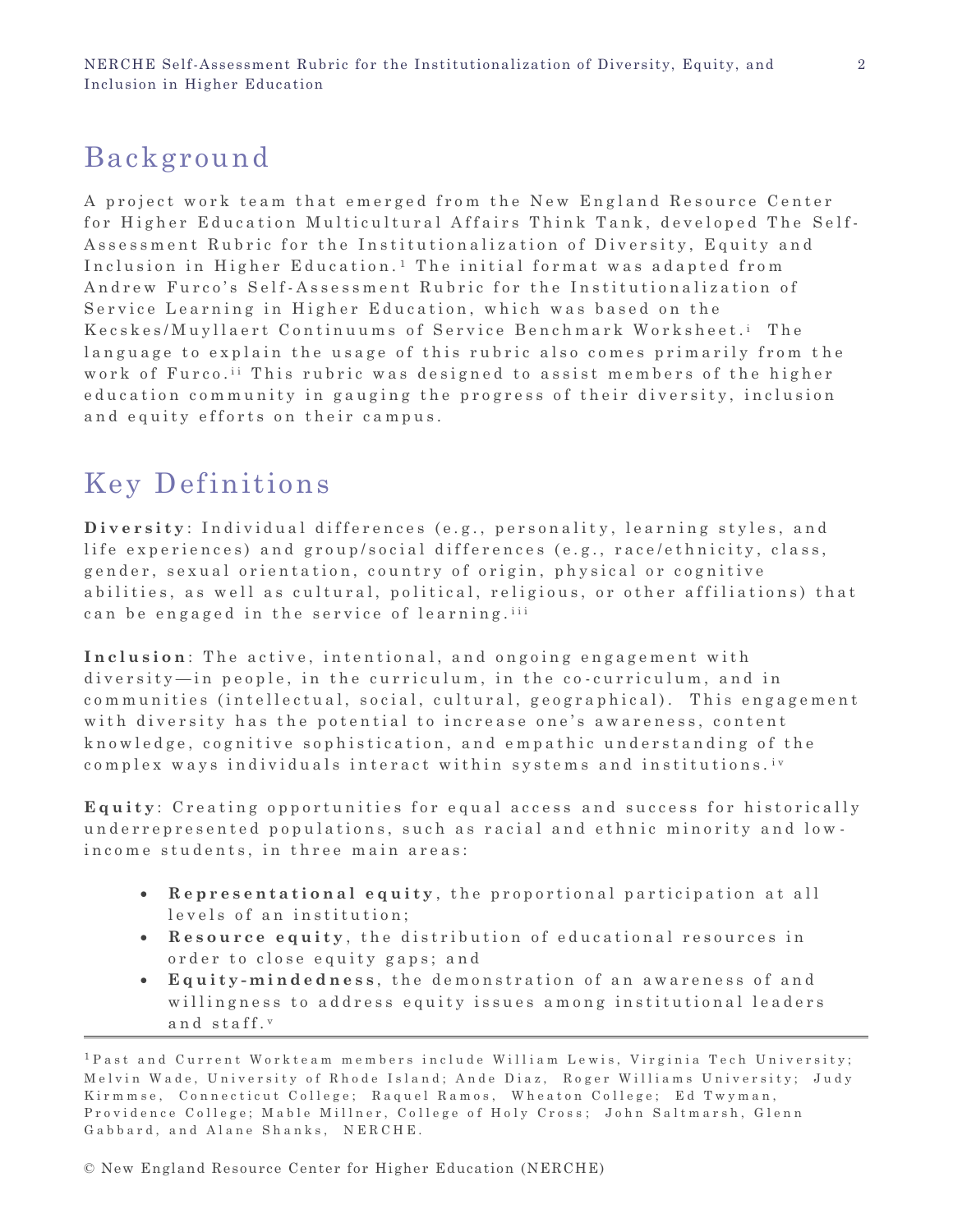# About the Rubric

The self-assessment rubric contains six dimensions, each which includes a set of components that characterize the dimension. These represent the key areas to examine in order to institutionalize diversity, equity and in clusion.

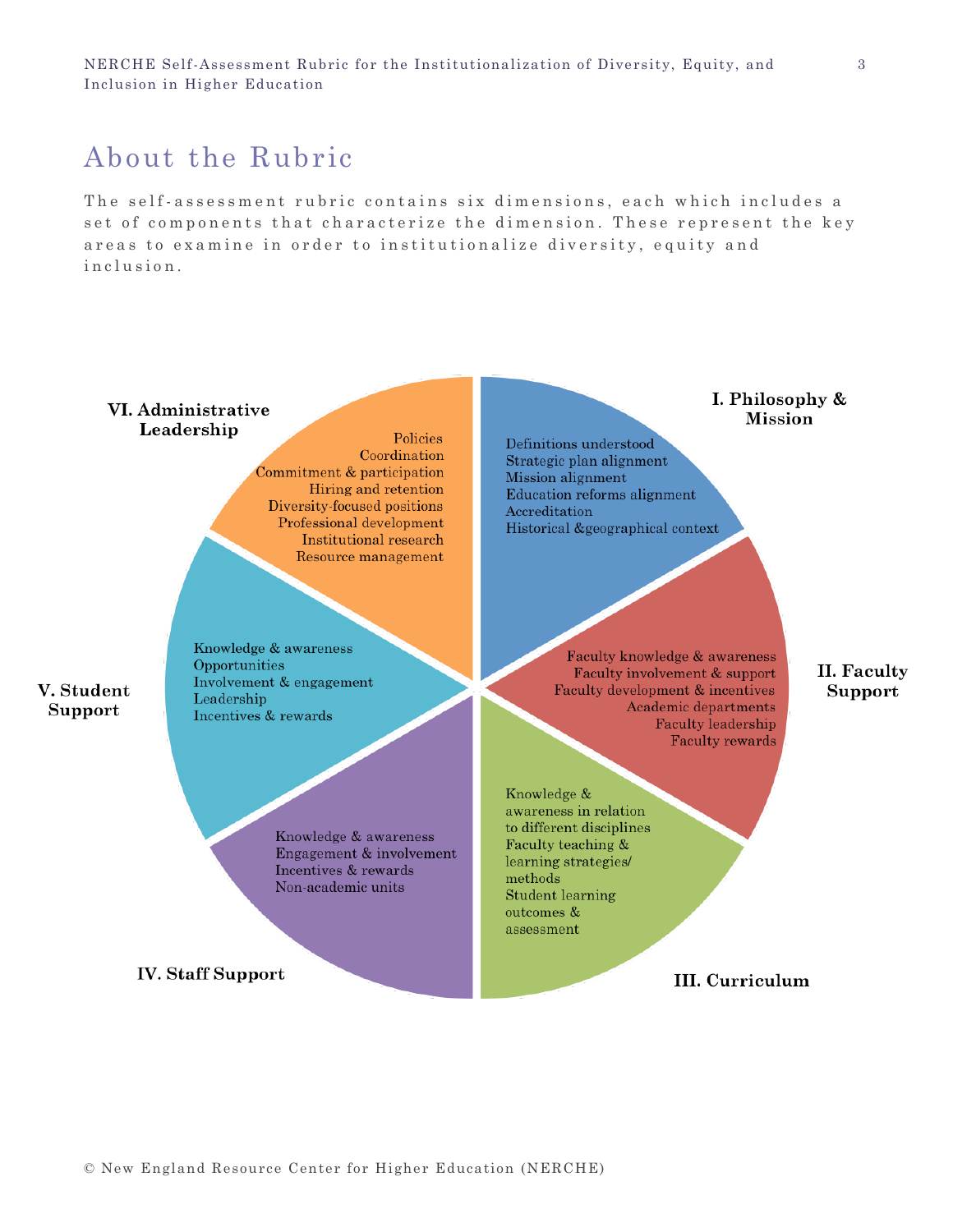For each component, three-stages of development have been established: emerging, developing, and transforming. Progression through the stages suggests that the institution is moving closer to fully institutionalizing diversity, inclusion and equity on its campus.

Also, for each component, there must be accompanying *indicators* provided which is evidence of change in policy, practices, structures, culture and climate. Indicators may range from formal indicators such as campus climate surveys, equity/diversity/inclusive excellence scorecards, IPEDS reports, and qualitative interview to informal indicators such as collected data from anecdotal evidence and ad hoc focus groups.



**Stage One: Emerging**—At this stage, a campus is beginning to recognize diversity, inclusion and equity as strategic priorities and is building a campus - wide constituency for the effort.

**Stage Two: Developing**—At this stage a campus is focused on ensuring the development of its institutional and individual capacity to sustain the diversity, inclusion and equity effort.

**Stage Three: Transforming**—At this stage a campus has fully institutionalized diversity, inclusion and equity into the fabric of its institution, and continues to assess its efforts to ensure progress and sustainability.

*Once at the transforming stage the campus has reached its goals for institutionalizing diversity, inclusion and equity into the fabric of the institution, but it must r e c o g n i z e t h e e v e r - c h a n g i n g e n v i r o n m e n t a n d c o n t i n u e t o*  assess its progress and the sustainability of its *achievements as it looks toward the future.*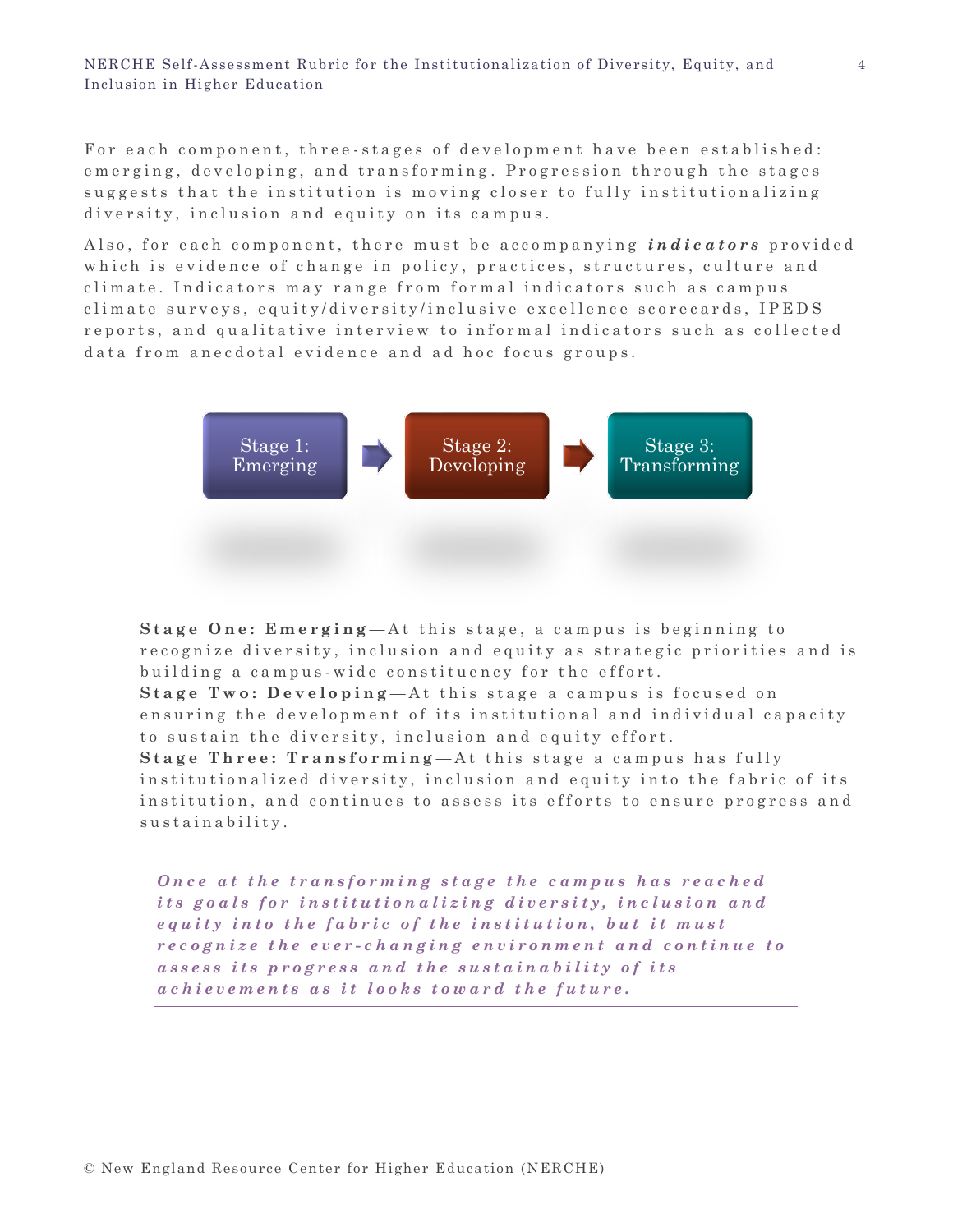# How to Use the Rubric

The rubric is designed to measure the status of a campus' level of in stitutionalization at a particular point in time. The results of this status assessment can provide useful information for the development of an action plan to advance a diversity agenda on campus. It can help to identify which in stitutionalization components or dimensions are progressing well and which need more attention. In addition, by using the tool at another point in time to reassess progress of the growth in each dimension and components over time.

The rubric is designed to facilitate discussion among colleagues regarding the state of diversity, inclusion and equity institutionalization on a campus. Therefore, there is no one right way to use the rubric. A campus' unique culture and character will determine which of the rubric's dimensions are focused on most intensively.

The following protocols suggest different methods for using the rubric, which provides the flexibility necessary to use at a variety of institutions.

#### **Small Group/High Level Protocol**

Senior Cabinet Members (senior administrators at the vice presidential level) use the rubric to assess their divisions. Each senior administrator decides how his/her division fits into the stages defined by the rubric. After each cabinet member has assessed his/her area, the cabinet uses the results to shape institutional strategic and long-range planning, to respond to accreditation questions, to determine staffing levels, etc. In this protocol, the entire rubric is used.

The following is a scenario using this approach:

- a. The President charges senior administrators to indicate which stages they each perceive best describes their area of the institution in the relevant dimensions of the rubric.
- b. Each senior administrator does this, using data from existing reports and studies from other self-assessment projects.
- c. Each senior administrator delivers their rubrics to the President, who shares the entire package with all senior administrators.
- d. The President convenes a meeting at which the senior ad ministrators discuss the results and determine ramifications for strategic and long-term planning.
- e. The President reports to the Board of Trustees.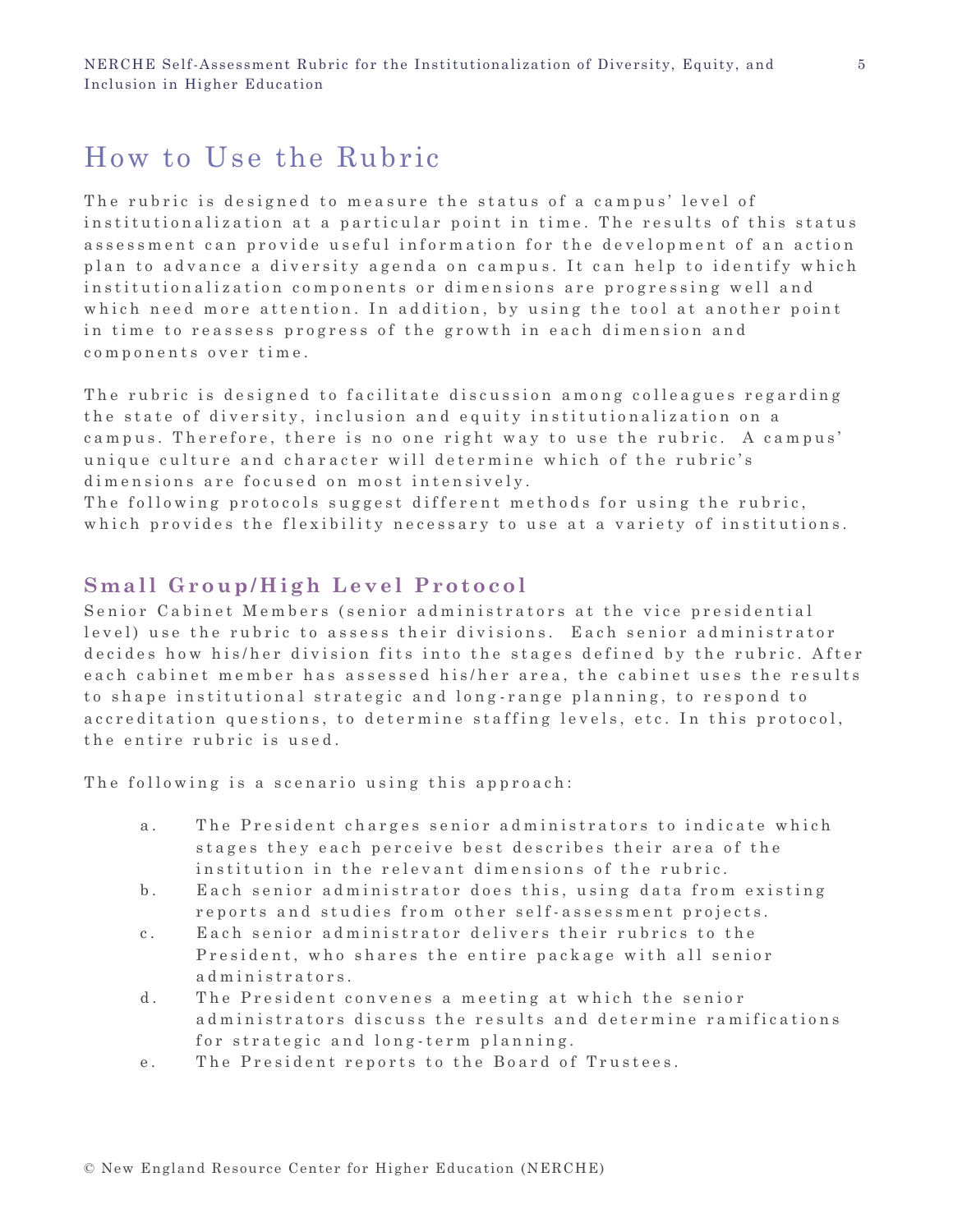#### Large Group/Broad-based, Multi-level Protocol

Individuals at many levels use the protocol to identify their perceptions of the current levels of diversity, inclusion and equity progress at the in stitution. This protocol could be coordinated by a senior diversity officer, an o ther individual, an Institutional Research office, or a task force set up for self-assessment. The information gathered could be used for in stitutional strategic and long-range planning. In this protocol, the entire rubric is used.

The following is a scenario using this approach.

- a. The President charges senior administrators to assess their divisions using the rubric.
- b. Each senior administrator is responsible for filling out dimensions of the rubric related to his/her division.
- c. Each senior administrator appoints a coordinator of this assessment for his/her division.
- d. The coordinator notifies all directors/middle managers in the various units within the division that this assessment is to be done and holds a meeting for them to review the process.
- e. The process may involve having a range of individuals indicate the stages they perceive best describe their division and return the rubrics to the coordinator, or holding focus groups that each come to consensus, with discussion, about which stages best describe their division.
- f. The coordinator compiles the responses with the help of the in stitutional researcher and presents the results to the senior ad ministrator with a description of the process followed.
- g. All senior administrators deliver the results from their divisions to the institutional researcher, who compiles an institution-wide r e p o r t .
- h. This report is then delivered to the President and discussed with the group of senior administrators.
- i. They plan together how to use the results to shape strategic and long-term planning.
- j. The President reports the results to the Trustees.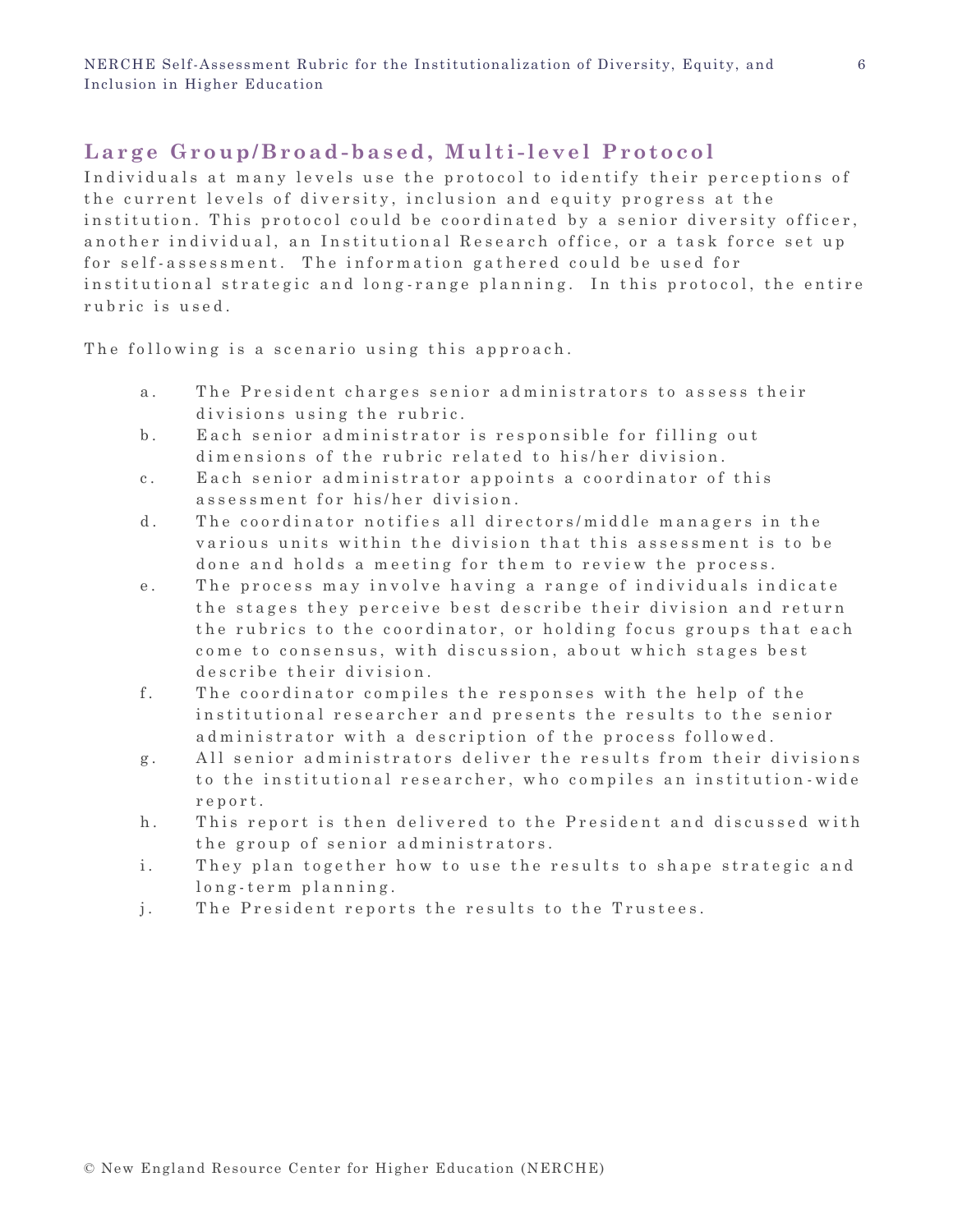#### Limited Group/Multi-level Protocol

Individuals at many levels in only one or two areas on campus focus on one or two of the dimensions of the protocol for self-assessment of diversity progress. The senior academic officer, for example, could use the relevant sections of the rubric in his/her division. The results could shape strategic and long-range planning for the specific area. In this protocol, only the appropriate sections of the rubric are used.

The following is a scenario using this approach.

- a. An administrator learns of the rubric and decides to use applicable portions of it to assess his/her division or area.
- b. He/she gathers point people in the division to a meeting and introduces the rubric, asking each to hold a focus group with the people reporting to them to come to a consensus as to which stages of each relevant dimension best describe their area.
- c. Each point person submits the results to the administrator.
- d. The administrator calls another meeting of the point people to discuss the results and determine ramifications for their planning, programming, processes and policies.

Generally, it is not recommended that partial stage scores be given. In o ther words, a campus group should not state that for a particular component (or dimension), the campus is "between" stage one and stage two. If the campus has not fully reached stage two, then the campus is considered to be in stage one.

*Finally, this rubric should be viewed as only one* assessment tool for determining the status of diversity, *inclusion and equity institutionalization on a campus. Other indicators should also be observed and documented to ensure that an institution's effort to advance diversity o n c a m p u s i s c o n d u c t e d s y s t e m a t i c a l l y a n d c o m p r e h e n s i v e l y .* 

<sup>&</sup>lt;sup>i</sup> Rubric for the Institutionalization of Service-Learning in Higher Education. <sup>ii</sup> Kecskes K and Muyllaert J. (1997) Continuums of Service: Building Ethics of Service in Campus Communities. Western Region Campus Compact Consortium. <sup>iii</sup> "Making Excellence Inclusive." American Association of Colleges and Universities. http://www.aacu.org/compass/inclusive\_excellence.cfm. Retrieved December 13, 2010. iv "Making Excellence Inclusive." American Association of Colleges and Universities. http://www.aacu.org/compass/inclusive excellence.cfm. Retrieved December 13, 2010. v Bensimon, E. M. (2006). Learning equity-mindedness: Equality in educational outcomes. The Academic Workplace,  $1(17)$ ,  $2-21$ .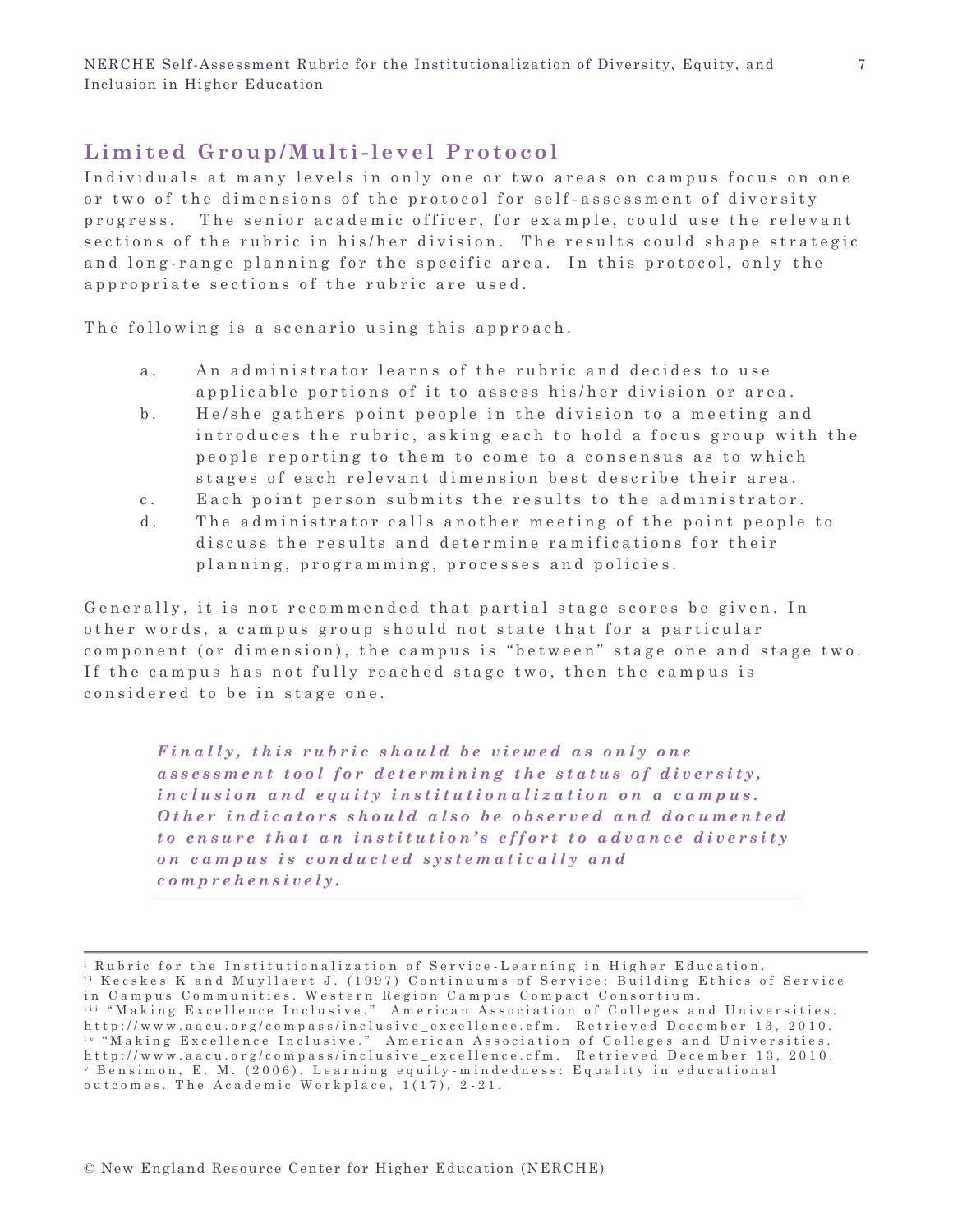# Self-Assessment Rubric for the Institutionalization of Diversity, Equity, and Inclusion in Higher Education

#### **I: PHILOSOPHY AND MISSION OF DIVERSITY, EQUITY, AND INCLUSION**

A primary feature of institutionalized diversity effort is the development of a shared definition for diversity and inclusive excellence that provides meaning, focus, and emphasis for campus renewal and transformation. How narrowly or broadly diversity is defined will determine which campus constituents participate, which campus units will provide financial resources and other support, and the degree to which diversity will become intrinsic to campus culture.

| <b>COMPONENTS</b>     | <b>STAGE ONE</b>                         | <b>STAGE TWO</b>                           | <b>STAGE THREE</b>                              |
|-----------------------|------------------------------------------|--------------------------------------------|-------------------------------------------------|
|                       | Emerging                                 | Developing                                 | Transforming                                    |
| DEFINITION OF         | There is no campus-wide definition for   | There is an operationalized definition     | The institution has a formal, universally       |
| DIVERSITY,            | diversity, inclusion and equity.         | for diversity, inclusion and equity on     | accepted definition for high quality diversity, |
| <b>INCLUSION AND</b>  |                                          | the campus, but there is some variance     | inclusion and equity that is used consistently  |
| <b>EQUITY</b>         |                                          | and inconsistency in the application of    | to operationalize many or most aspects of       |
|                       |                                          | the term.                                  | diversity on campus.                            |
| <b>STRATEGIC</b>      | The campus does not have an official     | Although certain short-range and long-     | The campus has developed an official            |
| <b>PLANNING</b>       | strategic plan for advancing diversity,  | range goals for diversity, inclusion and   | strategic plan for advancing diversity,         |
|                       | inclusion and equity on campus.          | equity have been defined for the           | inclusion and equity on campus, which           |
|                       |                                          | campus, these goals have not been          | includes viable short-range and long-range      |
|                       |                                          | formalized into an official strategic plan | institutionalization goals.                     |
|                       |                                          | that will guide the implementation of      |                                                 |
|                       |                                          | these goals.                               |                                                 |
| <b>ALIGNMENT WITH</b> | While diversity, inclusion and equity    | Diversity, inclusion and equity are        | Diversity, inclusion and equity are part of the |
| <b>INSTITUTIONAL</b>  | complement many aspects of the           | often mentioned as a primary or            | primary concern of the institution. Diversity,  |
| <b>MISSION</b>        | institution's mission, they remain on    | important part of the institution's        | inclusion and equity are included in the        |
|                       | the periphery of the campus. Diversity,  | mission, but are not included in the       | campus' official mission and/or strategic plan. |
|                       | inclusion and equity are rarely included | campus' official mission or strategic      |                                                 |
|                       | in larger efforts that focus on the core | plan.                                      |                                                 |
|                       | mission of the institution.              |                                            |                                                 |

© New England Resource Center for Higher Education (NERCHE)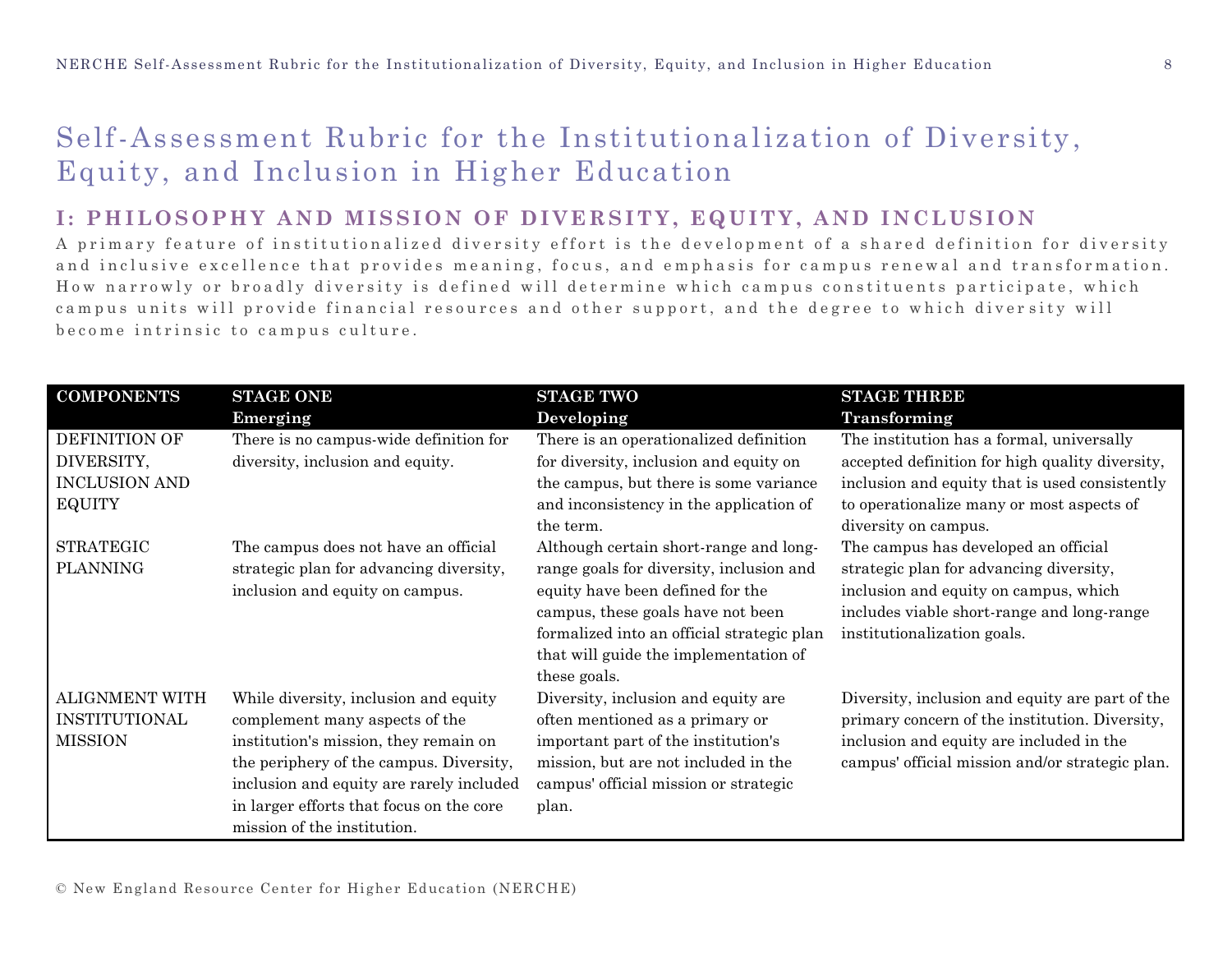| <b>COMPONENTS</b>     | <b>STAGE ONE</b>                         | <b>STAGE TWO</b>                         | <b>STAGE THREE</b>                              |
|-----------------------|------------------------------------------|------------------------------------------|-------------------------------------------------|
|                       | Emerging                                 | Developing                               | Transforming                                    |
| <b>ALIGNMENT WITH</b> | Diversity, inclusion and equity stands   | Diversity, inclusion and equity are tied | Diversity, inclusion and equity are tied        |
| CAMPUS RENEWAL        | alone and are not tied to other          | loosely or informally to other           | formally and purposefully to other important,   |
| AND                   | important, high profile efforts on       | important, high profile efforts on       | high profile efforts on campus (e.g., general   |
| <b>TRANSFORMATION</b> | campus (e.g., general education,         | campus (e.g., general education,         | education, campus/community partnership         |
| <b>EFFORTS</b>        | campus/community partnership efforts,    | campus/community partnership efforts,    | efforts, establishment of learning              |
|                       | establishment of learning communities,   | establishment of learning communities,   | communities, improvement of teaching,           |
|                       | improvement of teaching, writing         | improvement of teaching, writing         | writing excellence).                            |
|                       | excellence emphasis, etc.)               | excellence emphasis, etc.).              |                                                 |
| <b>ACCREDITATION</b>  | The campus does not include diversity,   | The campus sometimes includes            | The campus always includes diversity,           |
|                       | inclusion and equity as factors that     | diversity, inclusion and equity as       | inclusion and equity as factors that            |
|                       | meaningfully contribute to disciplinary, | factors that meaningfully contribute to  | meaningfully contribute to disciplinary,        |
|                       | institutional, and other accreditation   | disciplinary, institutional, and other   | institutional, and other accreditation efforts. |
|                       | efforts.                                 | accreditation efforts.                   |                                                 |
| HISTORICAL            | Diversity, inclusion and equity and      | Diversity, inclusion and equity and      | Diversity, inclusion and equity and their       |
| <b>CONTEXT</b>        | their relationship to the geographic or  | their complex relationship to place are  | complex relationship to place are fully         |
|                       | cultural history of the community are    | acknowledged but not widely              | acknowledged, widely understood, and used to    |
|                       | not acknowledged nor widely              | understood, nor used to build an         | build an inclusive present and future.          |
|                       | understood.                              | inclusive campus.                        |                                                 |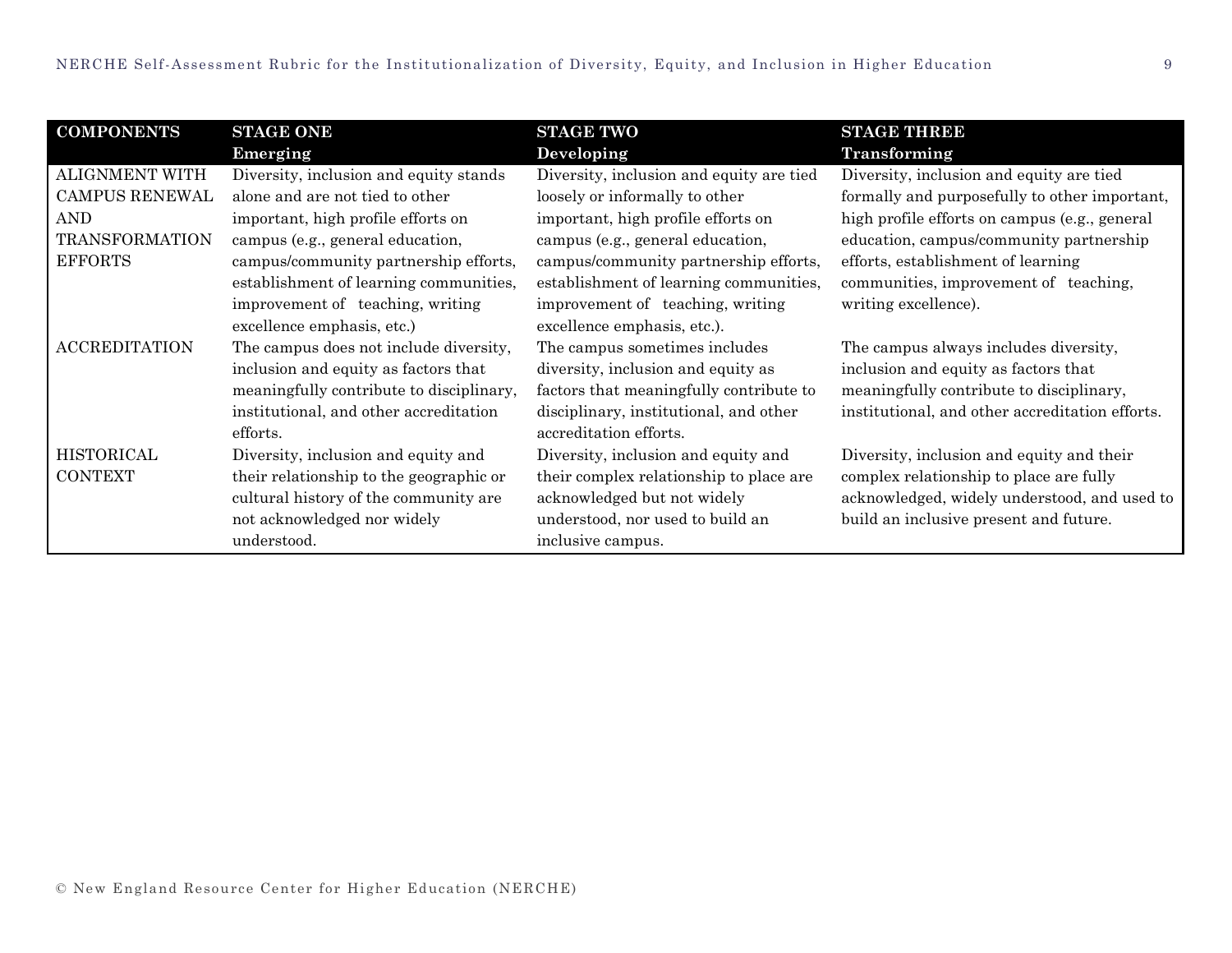## **II: FACULTY SUPPORT FOR AND INVOLVEMENT IN DIVERSITY, EQUITY , AND I N C L U S I O N**

An important element for diversity, inclusion and equity institutionalization is the degree to which the faculty take ownership of diversity, inclusion and equity as essential to the academic core of the campus.

| <b>COMPONENTS</b>        | <b>STAGE ONE</b>                         | <b>STAGE TWO</b>                         | <b>STAGE THREE</b>                               |
|--------------------------|------------------------------------------|------------------------------------------|--------------------------------------------------|
|                          | Emerging                                 | Developing                               | Transforming                                     |
| <b>FACULTY</b>           | Very few members know what               | An adequate number of faculty            | A substantial number of faculty members          |
| KNOWLEDGE AND            | diversity, inclusion and equity are or   | members know what diversity,             | know what diversity, inclusion and equity are    |
| <b>AWARENESS</b>         | understand why they are essential        | inclusion and equity are and             | and understand why it is an essential aspect of  |
|                          | aspects of a student's education.        | understand why it is an essential        | a student's education.                           |
|                          |                                          | aspect of a student's education.         |                                                  |
| <b>FACULTY</b>           | Very few faculty members are             | While a satisfactory number of faculty   | A substantial number of influential faculty      |
| <b>INVOLVEMENT &amp;</b> | instructors, supporters, or advocates of | members are supportive of diversity,     | members participate as instructors,              |
| <b>SUPPORT</b>           | diversity, inclusion and equity. Few     | inclusion and equity, few faculty        | supporters, and advocates of diversity,          |
|                          | support the strong infusion of           | members are advocates for infusing       | inclusion, and equity support the infusion of    |
|                          | diversity, inclusion and equity into the | diversity in the overall mission and/or  | diversity, inclusion and equity both into the    |
|                          | academy or into their own professional   | their own professional work. An          | institution's overall mission and the faculty    |
|                          | work. A few faculty members on           | inadequate or unsatisfactory number of   | members' individual professional work.           |
|                          | campus sustain diversity, inclusion,     | key faculty members are engaged in       |                                                  |
|                          | and equity activities.                   | diversity, inclusion and equity.         |                                                  |
| <b>FACULTY</b>           | Very few of the most influential faculty | There are only several (two or more)     | A highly respected, influential group of faculty |
| <b>LEADERSHIP</b>        | members on campus serve as leaders       | influential faculty members who          | members serves as the campus' diversity,         |
|                          | for advancing diversity, inclusion, and  | provide leadership to the campus'        | inclusion and equity leaders and/or advocates    |
|                          | equity on the campus and/or are not      | diversity, inclusion, and equity efforts | and encourages colleagues to engage in           |
|                          | encouraging colleagues to engage in      | and encourage colleagues to engage in    | diversity, inclusion and equity work on          |
|                          | diversity work on campus or in their     | diversity, inclusion and equity work on  | campus or in their courses.                      |
|                          | courses.                                 | campus or in their courses.              |                                                  |
| <b>FACULTY</b>           | In general, faculty members are not      | Although faculty members are             | Faculty who are involved in diversity,           |
| <b>REWARDS</b>           | encouraged to engage in diversity,       | encouraged to pursue diversity,          | inclusion and equity receive recognition for it  |
|                          | inclusion and equity; faculty members'   | inclusion and equity activities, their   | during the campus' review, tenure, and           |
|                          | work in diversity, inclusion and equity  | work in diversity, inclusion and equity  | promotion and sabbatical process; faculty is     |
|                          | is not usually recognized during their   | is not always recognized during their    | encouraged to pursue diversity, inclusion and    |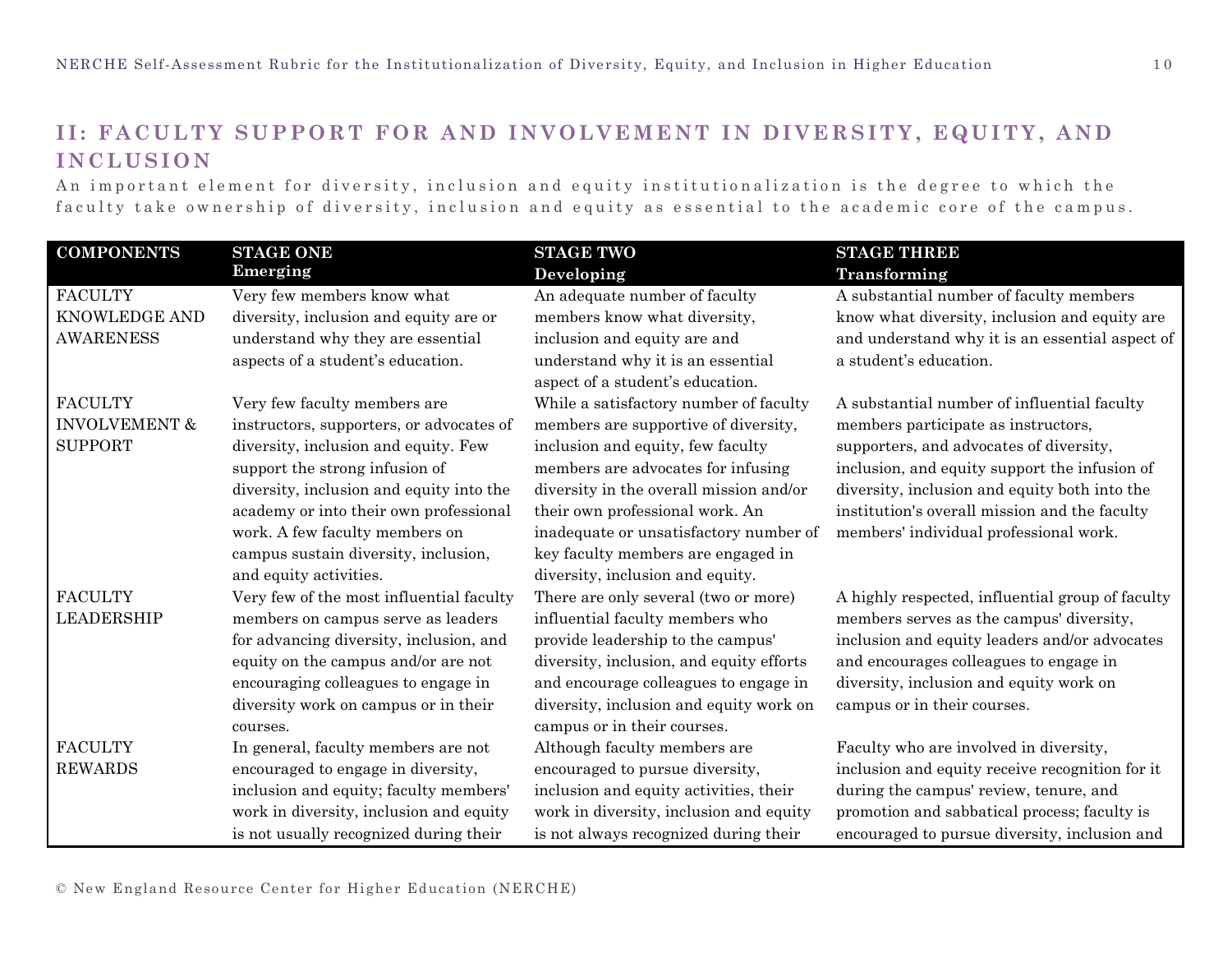| <b>COMPONENTS</b>                                      | <b>STAGE ONE</b>                                                                                                                                                                                                                                                       | <b>STAGE TWO</b>                                                                                                                                                                                                                                                                                                                                    | <b>STAGE THREE</b>                                                                                                                                                                                                                                                     |
|--------------------------------------------------------|------------------------------------------------------------------------------------------------------------------------------------------------------------------------------------------------------------------------------------------------------------------------|-----------------------------------------------------------------------------------------------------------------------------------------------------------------------------------------------------------------------------------------------------------------------------------------------------------------------------------------------------|------------------------------------------------------------------------------------------------------------------------------------------------------------------------------------------------------------------------------------------------------------------------|
|                                                        | Emerging                                                                                                                                                                                                                                                               | Developing                                                                                                                                                                                                                                                                                                                                          | Transforming                                                                                                                                                                                                                                                           |
|                                                        | review, tenure, and promotion and<br>sabbatical processes.                                                                                                                                                                                                             | review, tenure, and promotion and<br>sabbatical processes.                                                                                                                                                                                                                                                                                          | equity activities.                                                                                                                                                                                                                                                     |
| <b>FACULTY</b><br><b>DEVELOPMENT</b><br>AND INCENTIVES | There are few opportunities and<br>dedicated funds to support and sustain<br>faculty capacity for diversity over time.<br>There are few incentives provided (e.g.,<br>mini-grants, course releases, funds for<br>conferences, etc.) to pursue diversity<br>activities. | There are some opportunities and<br>dedicated funds to support and sustain<br>the faculty capacity to do diversity,<br>inclusion and equity related-work over<br>time. There are some incentives are<br>provided to pursue diversity, inclusion<br>and equity activities.                                                                           | There are many opportunities and dedicated<br>funds to support and sustain the faculty<br>capacity to do diversity, inclusion and equity<br>related-work over time. There are many<br>incentives are provided to pursue diversity,<br>inclusion and equity activities. |
| <b>ACADEMIC</b><br><b>DEPARTMENTS</b>                  | Few, if any, departments infuse<br>diversity, inclusion and equity as<br>formal part of their academic<br>programs.                                                                                                                                                    | Several departments offer<br>opportunities to engage in diversity,<br>inclusion and equity related activities<br>(e.g., research, study abroad) and<br>courses, but these opportunities and<br>courses typically are not a part of the<br>formal academic program of the<br>department and/or are not primarily<br>supported by departmental funds. | In a fair to large number of departments,<br>diversity, equity and inclusion shape course<br>content, project design, and pedagogy.                                                                                                                                    |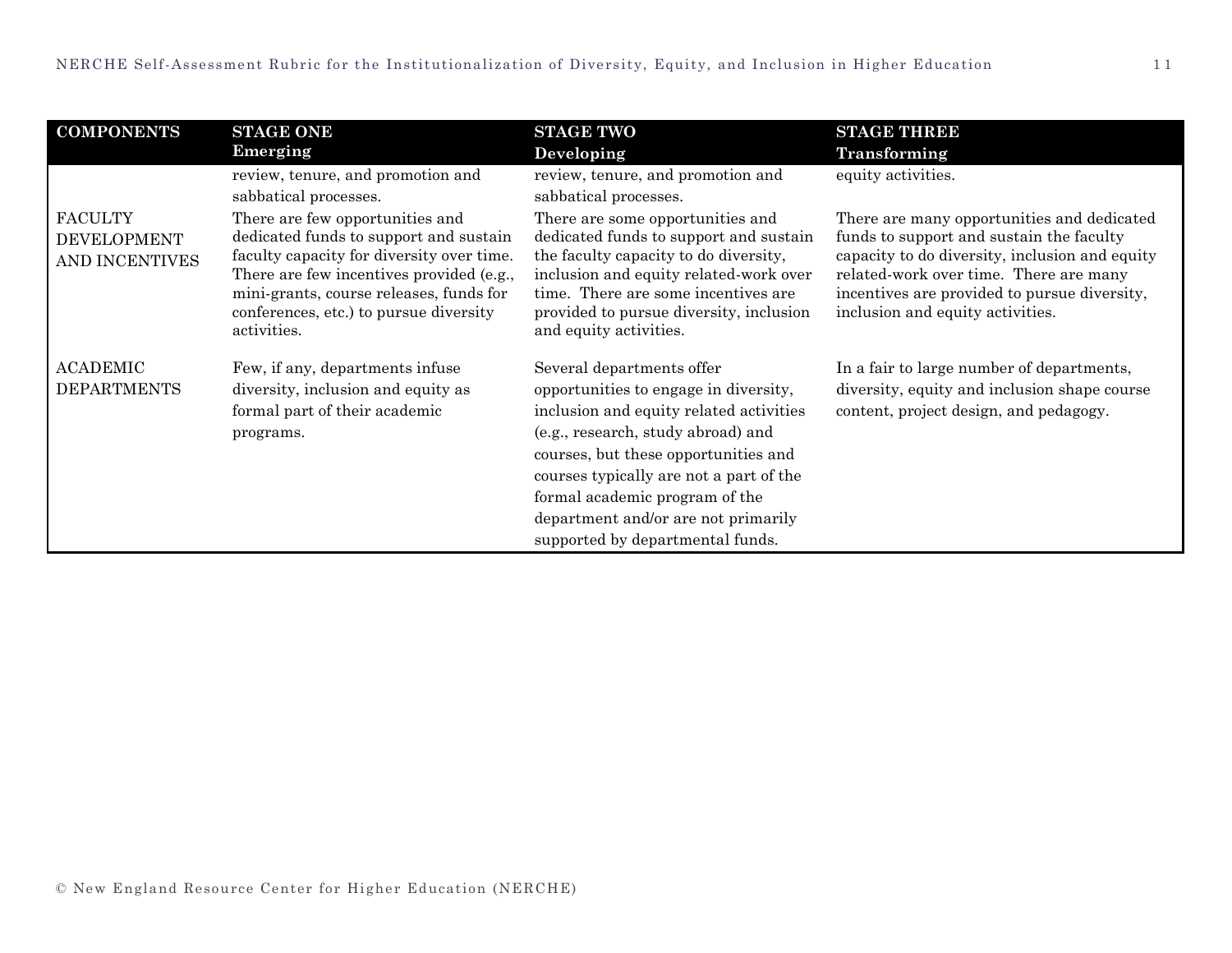## **III: TEACHING, RESEARCH, AND SERVICE SUPPORTING DIVERSITY, EQUITY, AND INCLUSION**

One of the essential factors for institutionalizing diversity, inclusion and equity in colleges and universities is the degree to which faculty are involved in implementation and advancement of epistemologies, pedagogies, research, scholarship, and service related to diversity, inclusion, and equity on campus.

| <b>COMPONENTS</b>    | <b>STAGE ONE</b>                         | <b>STAGE TWO</b>                        | <b>STAGE THREE</b>                             |
|----------------------|------------------------------------------|-----------------------------------------|------------------------------------------------|
|                      | Emerging                                 | Developing                              | Transforming                                   |
| KNOWLEDGE AND        | Few faculty members recognize how        | Many faculty members recognize          | Most faculty members incorporate multiple      |
| <b>AWARENESS OF</b>  | their ways of knowing impact their       | multiple ways of knowing and some       | ways of knowing into teaching and learning     |
| DIVERSITY,           | teaching and learning in the classroom.  | incorporate multiple ways of knowing    | practices                                      |
| <b>INCLUSION AND</b> |                                          | into teaching and learning practice.    |                                                |
| <b>EQUITY IN</b>     |                                          |                                         |                                                |
| <b>RELATION TO</b>   |                                          |                                         |                                                |
| <b>DISCIPLINES</b>   |                                          |                                         |                                                |
| <b>CURRICULUM</b>    | The curriculum as it is currently        | The current curriculum reflects a value | Evidence of a strong value for diversity,      |
|                      | constituted is only minimally related to | for diversity, inclusion and equity in  | inclusion and equity is easily apparent        |
|                      | diversity and inclusiveness. Efforts to  | certain areas and not in others.        | throughout the curricular offerings at the     |
|                      | change the curriculum do not explicitly  | Curricular change efforts acknowledge   | institution. Curricular change efforts         |
|                      | acknowledge the importance of            | the importance of diversity, inclusion  | integrate a value for diversity, inclusion and |
|                      | diversity, inclusion and equity as an    | and equity but not consistently.        | equity as an informing influence. Curricular   |
|                      | asset to innovative curricular practice. |                                         | change is a reciprocal process in which the    |
|                      |                                          |                                         | institution changes by learning from new,      |
|                      |                                          |                                         | diverse influences.                            |
| <b>FACULTY</b>       | Few faculty members integrate a          | Some faculty members integrate a        | Most faculty members integrate a variety of    |
| <b>TEACHING AND</b>  | variety of inclusive teaching and        | variety of inclusive teaching and       | inclusive teaching and learning approaches     |
| <b>LEARNING</b>      | learning approaches that is designed to  | learning approaches that is designed to | that is designed to respond to the diverse     |
| STRATEGIES AND       | respond to the diverse experiences of    | respond to the diverse experiences of   | experiences of students in their classes.      |
| <b>METHODS</b>       | students in their classes.               | students in their classes.              |                                                |

© New England Resource Center for Higher Education (NERCHE)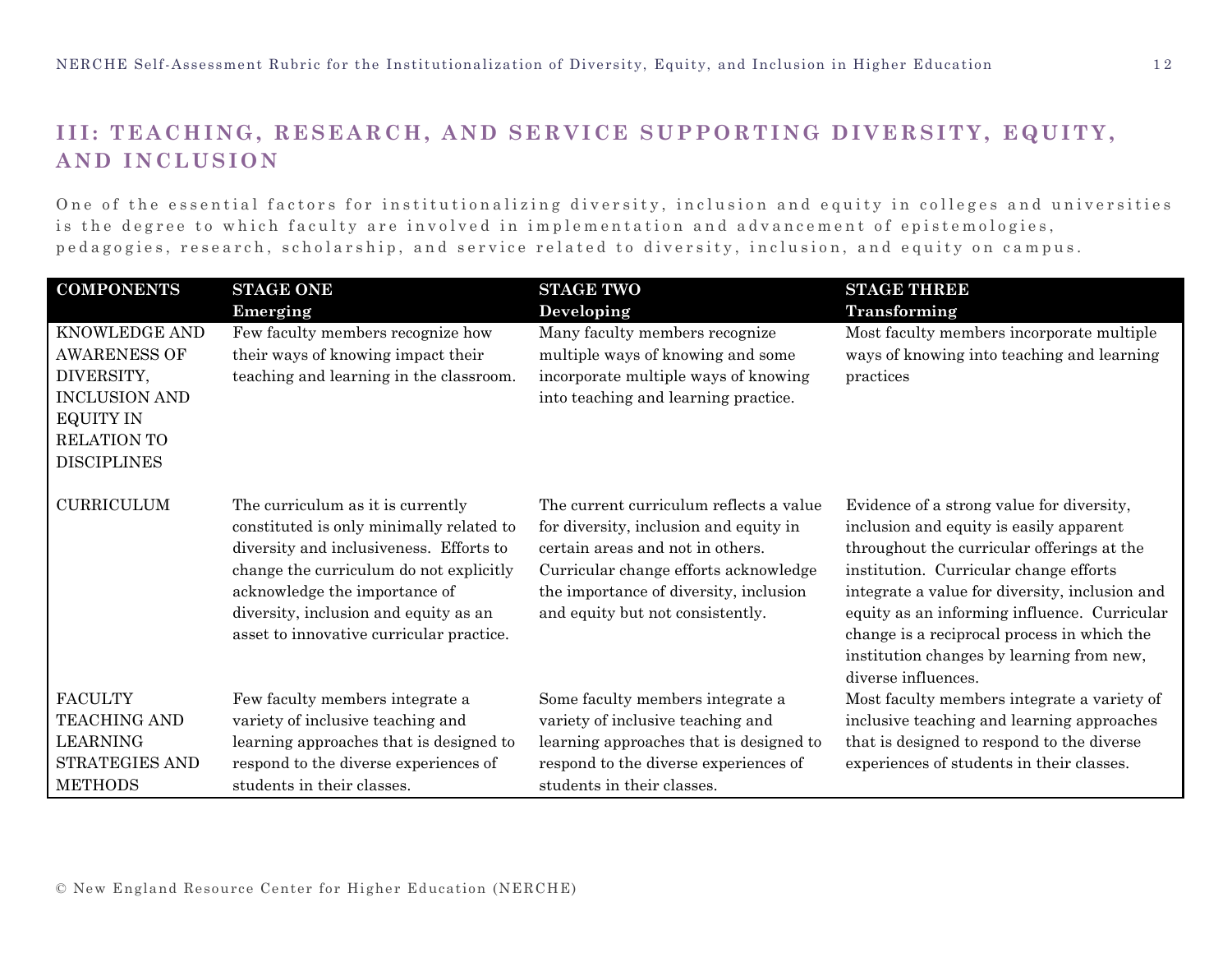| <b>COMPONENTS</b>  | <b>STAGE ONE</b>                          | <b>STAGE TWO</b>                           | <b>STAGE THREE</b>                            |
|--------------------|-------------------------------------------|--------------------------------------------|-----------------------------------------------|
|                    | Emerging                                  | Developing                                 | Transforming                                  |
| TEACHING AND       | The campus offers few if any resources    | The campus offers resources to support     | The campus offers many resources to support   |
| <b>LEARNING</b>    | to support the development of inclusive   | the development of inclusive teaching      | the development of inclusive teaching and     |
| <b>RESOURCES</b>   | teaching and learning approaches that     | and learning approaches that are           | learning approaches that are designed to      |
|                    | are designed to respond to the diverse    | designed to respond to the diverse         | respond to the diverse experiences of all     |
|                    | experiences of all students in any given  | experiences of all students in any given   | students in any given classroom. (Teaching    |
|                    | classroom. (Teaching and learning         | classroom. (Teaching and learning          | and learning centers, mentoring programs,     |
|                    | centers, mentoring programs, etc.)        | centers, mentoring programs, etc.)         | etc.)                                         |
| <b>STUDENT</b>     | Few if any faculty have identified the    | Some faculty include student learning      | Most if not all faculty include student       |
| <b>LEARNING</b>    | need for diversity, inclusion and equity  | outcomes focusing on diversity,            | learning outcomes focusing on diversity,      |
| <b>OUTCOMES</b>    | learning outcomes for students; student   | inclusion and equity as part of their      | inclusion and equity as part of their typical |
|                    | learning outcomes developed in            | typical assessment practices.              | assessment practices                          |
|                    | academic departments do not address       |                                            |                                               |
|                    | diversity                                 |                                            |                                               |
| <b>SERVICE</b>     | Few if any faculty incorporate diversity, | Some faculty incorporate diversity,        | Many faculty incorporate diversity, inclusion |
|                    | inclusion and equity as an informing      | inclusion and equity as an informing       | and equity as an informing quality of their   |
|                    | quality of their college service efforts. | quality of their college service efforts.  | college service efforts.                      |
| <b>RESEARCH</b>    | Few if any faculty conduct research       | Some faculty conduct research which in     | Many faculty conduct research which in        |
|                    | which in form, content, or both, reflects | form, content, or both, reflects a         | form, content, or both, reflects a commitment |
|                    | a commitment to diversity, inclusion      | commitment to diversity, inclusion and     | to diversity, inclusion and equity as an      |
|                    | and equity as an integral asset to        | equity as an integral asset to             | integral asset to disciplinary and            |
|                    | disciplinary and institutional integrity  | disciplinary and institutional integrity.  | institutional integrity.                      |
| <b>ACADEMIC</b>    | Few, if any, departments infuse           | Several departments offer opportunities    | In a fair to large number of departments,     |
| <b>DEPARTMENTS</b> | diversity, inclusion and equity as a      | to engage in diversity, inclusion and      | diversity, equity and inclusion shape course  |
|                    | formal part of their academic programs    | equity related activities (e.g., research, | content, project design, and pedagogy.        |
|                    |                                           | study abroad) and courses, but these       |                                               |
|                    |                                           | opportunities and courses typically are    |                                               |
|                    |                                           | not a part of the formal academic          |                                               |
|                    |                                           | program of the department and/or are       |                                               |
|                    |                                           | not primarily supported by                 |                                               |
|                    |                                           | departmental funds.                        |                                               |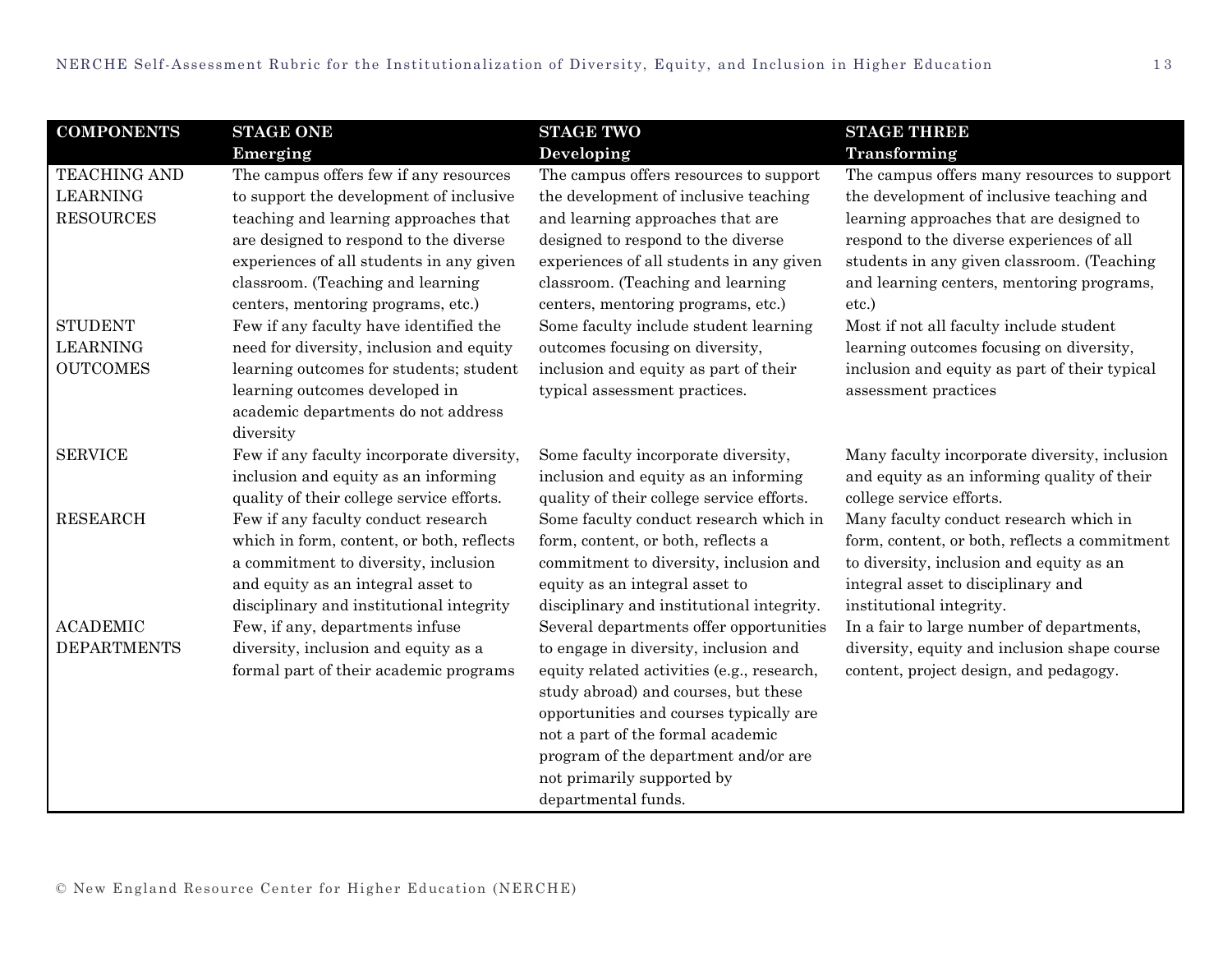### **IV: STAFF ENGAGEMENT AND INVOLVEMENT IN DIVERSITY, EQUITY, AND I N C L U S I O N**

One of the essential factors for institutionalizing diversity in higher education is the degree to which staff members are involved in implementation and advancement of diversity, inclusion, and equity issues on c a m p u s .

| <b>COMPONENTS</b>                                                     | <b>STAGE ONE</b>                                                                                                                                                                                                                                                                                                                                                                              | <b>STAGE TWO</b>                                                                                                                                                                                                                                                                                                                  | <b>STAGE THREE</b>                                                                                                                                                                                                                                                                                                                            |
|-----------------------------------------------------------------------|-----------------------------------------------------------------------------------------------------------------------------------------------------------------------------------------------------------------------------------------------------------------------------------------------------------------------------------------------------------------------------------------------|-----------------------------------------------------------------------------------------------------------------------------------------------------------------------------------------------------------------------------------------------------------------------------------------------------------------------------------|-----------------------------------------------------------------------------------------------------------------------------------------------------------------------------------------------------------------------------------------------------------------------------------------------------------------------------------------------|
|                                                                       | Emerging                                                                                                                                                                                                                                                                                                                                                                                      | Developing                                                                                                                                                                                                                                                                                                                        | Transforming                                                                                                                                                                                                                                                                                                                                  |
| <b>STAFF</b><br>KNOWLEDGE AND<br><b>AWARENESS</b>                     | Very few staff members know what<br>diversity, inclusion, and equity are or<br>understand why they are an essential<br>part of an education.                                                                                                                                                                                                                                                  | Some staff members know what<br>diversity, inclusion, and equity are and<br>understand why they are an essential<br>part of an education.                                                                                                                                                                                         | A substantial number of staff members know<br>what diversity, inclusion, and equity are and<br>can articulate why they is an essential part<br>of an education.                                                                                                                                                                               |
| <b>STAFF</b><br><b>ENGAGEMENT</b><br><b>AND</b><br><b>INVOLVEMENT</b> | Very few staff members are supporters,<br>instructors, or advocates of diversity,<br>inclusion, and equity. A few staff<br>members on campus sustain diversity<br>activities.                                                                                                                                                                                                                 | While some staff members are<br>supportive of diversity, inclusion, and<br>equity few are advocates for infusing<br>diversity in the overall mission and/or<br>their own professional work.                                                                                                                                       | A substantial number of staff members<br>participates as supporters, instructors and<br>advocates of diversity, inclusion, and equity<br>and infuse diversity both into the<br>institution's overall mission and the staff<br>members' individual professional work.                                                                          |
| <b>STAFF INCENTIVES</b><br>& REWARDS                                  | In general, staff members are not<br>encouraged to engage in diversity,<br>inclusion and equity; few if any<br>incentives are provided (e.g., funds for<br>conferences, professional development<br>etc.) to pursue diversity activities; staff<br>members' work in diversity, inclusion<br>and equity is not usually recognized<br>during their performance review and<br>promotion process. | Although staff members are encouraged<br>and are provided various incentives<br>(funds for diversity conferences,<br>professional development, etc.) to<br>pursue diversity activities, their work<br>in diversity, inclusion and equity is not<br>always recognized during their<br>performance review and promotion<br>process. | Staff members who engage in diversity<br>practices receive recognition for it during the<br>campus' performance review and promotion<br>process; staff are encouraged and are<br>provided various incentives (funds for<br>diversity conferences, professional<br>development, etc.) to pursue diversity,<br>inclusion and equity activities. |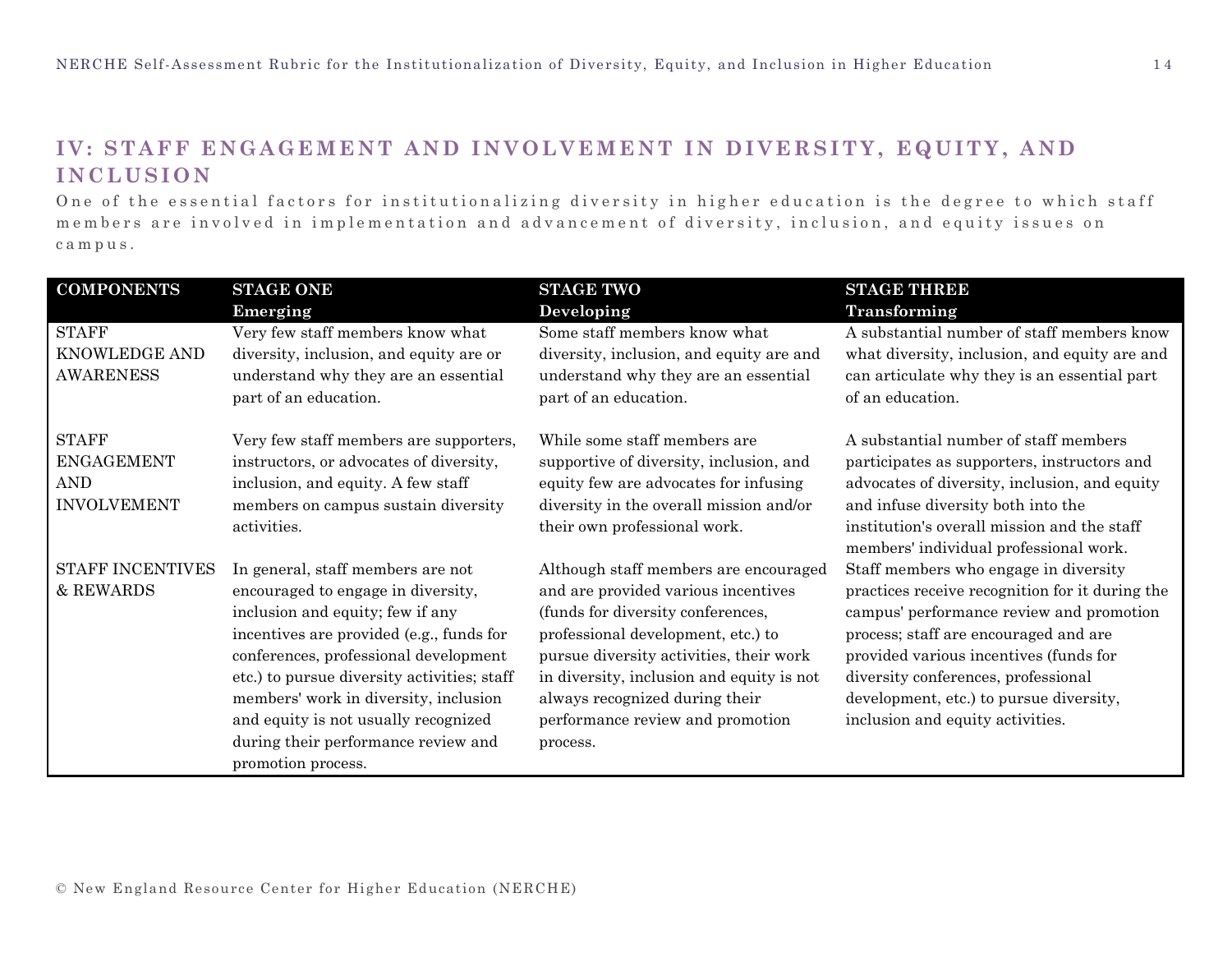| <b>COMPONENTS</b>  | <b>STAGE ONE</b>                          | <b>STAGE TWO</b>                         | <b>STAGE THREE</b>                            |
|--------------------|-------------------------------------------|------------------------------------------|-----------------------------------------------|
|                    | Emerging                                  | Developing                               | Transforming                                  |
| NON-ACADEMIC       | Few, if any, units (e.g. Purchasing,      | Several departments infuse diversity,    | In a fair to large number of departments,     |
| <b>DEPARTMENTS</b> | Human Resources, Dining Services,         | inclusion and equity into their          | diversity, equity and inclusion are a part of |
|                    | Student Life) infuse diversity, inclusion | operational practices but these          | the department's formal strategic planning,   |
|                    | and equity as a formal part of their      | initiatives are not a part of the formal | programmatic and budget practices.            |
|                    | operational practices.                    | unit annual planning and budget.         |                                               |
|                    |                                           |                                          |                                               |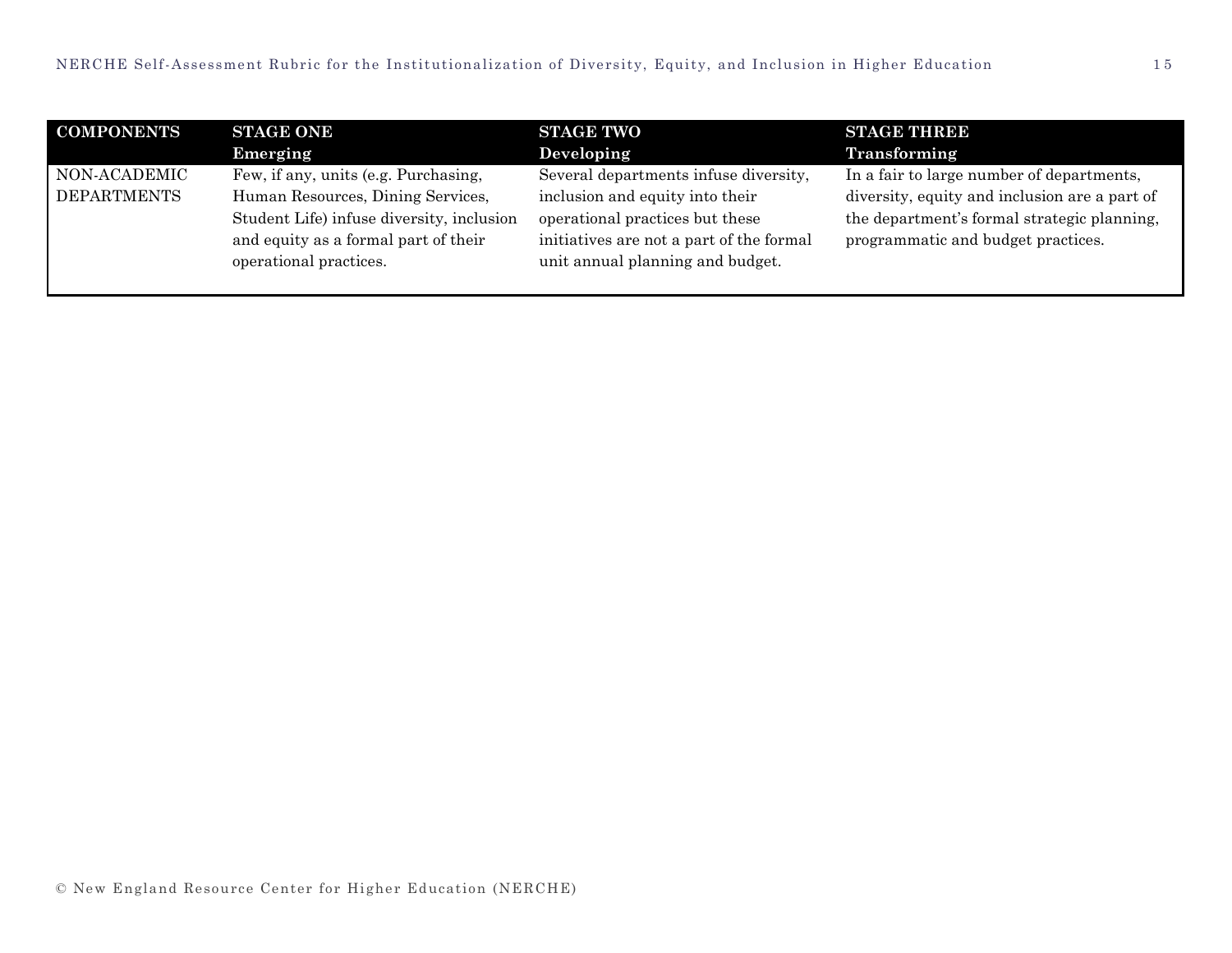### **V: STUDENT SUPPORT FOR AND INVOLVEMENT IN DIVERSITY, EQUITY , AND I N C L U S I O N**

An important element of diversity institutionalization is the degree to which students are provided the opportunities to learn about diversity, inclusion, and equity in co-curricular settings; are aware of these opportunities; engaged in these opportunities; and play a leadership role in the development of diversity on c a m p u s .

| <b>COMPONENTS</b>      | <b>STAGE ONE</b>                        | <b>STAGE TWO</b>                             | <b>STAGE THREE</b>                                     |
|------------------------|-----------------------------------------|----------------------------------------------|--------------------------------------------------------|
|                        | Emerging                                | Developing                                   | Transforming                                           |
| <b>STUDENT</b>         | Very few students know what diversity,  | Some students know what diversity,           | A substantial number of students know what             |
| KNOWLEDGE &            | inclusion and equity are or understand  | inclusion and equity are and                 | diversity, inclusion and equity are. They              |
| <b>AWARENESS</b>       | why knowledge and experience in these   | understand why knowledge and                 | understand and can articulate why                      |
|                        | areas are essential to their education  | experience in these areas are essential      | knowledge and experience in these areas are            |
|                        | and their future work.                  | to their education and their future<br>work. | essential to their education and their future<br>work. |
| <b>STUDENT SUCCESS</b> | Few, if any, linkages exist between     | Some evidence exists supporting the          | Publicly available definitions of student              |
|                        | student knowledge, skills, and          | link between diversity, inclusion and        | success in curricular and co-curricular                |
|                        | dispositions related to diversity,      | equity and student success.                  | experiences always include references to               |
|                        | inclusion and equity and campus         |                                              | diversity, inclusion and equity as a critical          |
|                        | definitions of student success both     |                                              | indicator.                                             |
|                        | within the classroom and outside of it. |                                              |                                                        |
| <b>STUDENT</b>         | Only a handful of co-curricular         | There are some opportunities offered to      | There are ample opportunities and options              |
| <b>OPPORTUNITIES</b>   | opportunities to enhance student        | enhance student learning on diversity,       | offered to enhance student learning about              |
| FOR ENGAGEMENT         | learning about diversity, inclusion and | inclusion and equity issues. However,        | diversity, inclusion and equity issues on              |
|                        | equity issues are available; Very few   | involvement and engagement are               | campus and within the larger community.                |
|                        | students are involved or engaged in     | limited to affinity groups, and co-          | Administrators at all levels, faculty, staff,          |
|                        | diversity activities.                   | curricular programming exists in             | and students actively collaborate with                 |
|                        |                                         | segregated communities.                      | community members to assure the                        |
|                        |                                         |                                              | development of these opportunities.                    |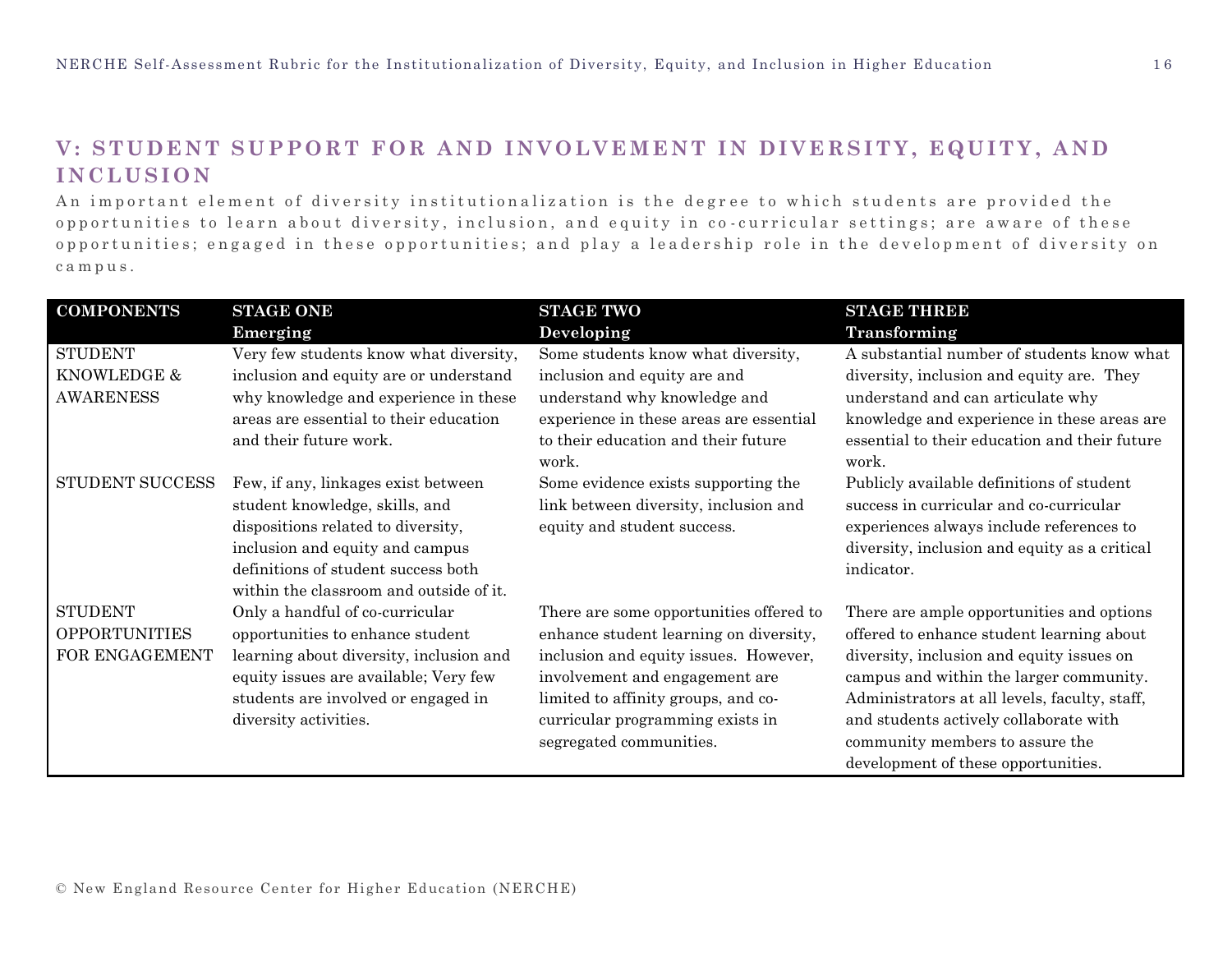| <b>COMPONENTS</b>                                         | <b>STAGE ONE</b><br>Emerging                                                                                                                                                                                                                                                                                     | <b>STAGE TWO</b><br>Developing                                                                                                                                                                                                                                                                          | <b>STAGE THREE</b><br><b>Transforming</b>                                                                                                                                                                                                                                                                                                        |
|-----------------------------------------------------------|------------------------------------------------------------------------------------------------------------------------------------------------------------------------------------------------------------------------------------------------------------------------------------------------------------------|---------------------------------------------------------------------------------------------------------------------------------------------------------------------------------------------------------------------------------------------------------------------------------------------------------|--------------------------------------------------------------------------------------------------------------------------------------------------------------------------------------------------------------------------------------------------------------------------------------------------------------------------------------------------|
| <b>STUDENT</b><br><b>LEADERSHIP</b>                       | Few, if any, opportunities on campus<br>exist for students leaders to develop<br>expertise on diversity, inclusion and<br>equity issues; few, if any, opportunities<br>on campus exist for students to take on<br>leadership roles in advancing diversity<br>in co-curricular settings throughout the<br>campus. | There are some opportunities on<br>campus for student leaders to develop<br>expertise on diversity, inclusion and<br>equity issues; there are some<br>opportunities on campus for students to<br>take on leadership roles in advancing<br>diversity in co-curricular settings<br>throughout the campus. | There are a number of training and<br>development opportunities to develop<br>students' expertise on diversity, inclusion<br>and equity issues. Students are encouraged<br>to develop inclusive leadership skills and<br>serve as advocates and ambassadors for<br>institutionalizing diversity in curricular<br>settings throughout the campus. |
| <b>STUDENT</b><br><b>INCENTIVES AND</b><br><b>REWARDS</b> | The campus has neither formal<br>mechanisms (e.g. diversity notation on<br>students' transcripts, etc.) nor informal<br>mechanisms (news stories in paper,<br>unofficial student certificates of<br>achievement) that encourage students<br>to participate in diversity.                                         | While the campus offers some informal<br>incentives and rewards that encourage<br>students to participate in diversity<br>activities/efforts and/or reward students<br>for their participation in diversity-<br>related activities, the campus offers few<br>or no formal incentives and rewards.       | The campus has formal mechanisms in place<br>that encourage students to participate in<br>diversity and inclusion efforts and provides<br>campus wide recognition for their<br>participation in these efforts throughout the<br>campus.                                                                                                          |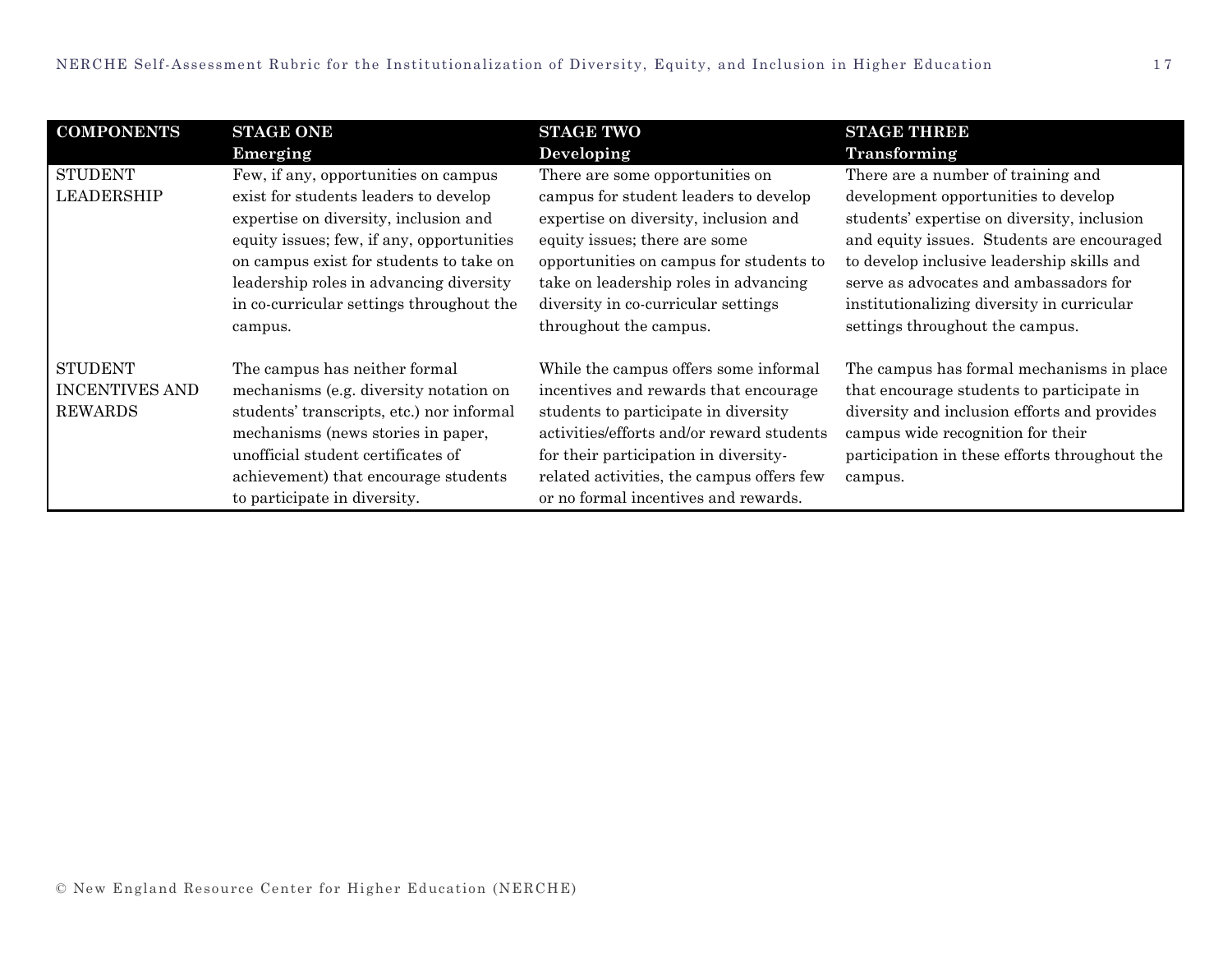### **VI: ADMINISTRATIVE LEADERSHIP AND INSTITUTIONAL SUPPORT FOR DIVERSITY, EQUITY, AND INCLUSION**

In order for diversity, inclusion, and equity to become institutionalized on college and university campuses, senior leadership must demonstrate commitment and ensure that the institution provides substantial resources, support, and accountability toward the effort.

| <b>COMPONENTS</b>      | <b>STAGE ONE</b>                           | <b>STAGE TWO</b>                           | <b>STAGE THREE</b>                            |
|------------------------|--------------------------------------------|--------------------------------------------|-----------------------------------------------|
|                        | Emerging                                   | Developing                                 | Transforming                                  |
| <b>COORDINATION OF</b> | There is no formal campus-wide entity      | There is a formal campus-wide entity       | The institution supports a coordinating       |
| INSTITUTIONAL          | (e.g., community of practice, committee,   | charged with coordinating various          | entity actively engaged in assisting various  |
| <b>EFFORTS</b>         | center, office, or clearinghouse) charged  | campus constituencies in the               | campus constituencies in the design,          |
|                        | with coordinating various campus           | implementation, advancement, and           | implementation, advancement, and              |
|                        | constituencies in the implementation,      | institutionalization of diversity (e.g.,   | institutionalization of diversity. (e.g.,     |
|                        | advancement, and institutionalization      | community of practice, committee,          | community of practice, committee, center,     |
|                        | of diversity, inclusion and equity.        | center, office, or clearinghouse), but the | office, or clearinghouse).                    |
|                        |                                            | entity either does not coordinate          |                                               |
|                        |                                            | diversity activities exclusively or        |                                               |
|                        |                                            | provides services only to a certain        |                                               |
|                        |                                            | constituency (e.g., students, faculty) or  |                                               |
|                        |                                            | limited part of the campus (e.g., certain  |                                               |
|                        |                                            | majors).                                   |                                               |
| POLICY-MAKING          | The institution's official and influential | The institution's official and influential | The institution's policy-making               |
| <b>ENTITIES</b>        | policy-making board(s)/committee(s) do     | policy-making board(s)/committee(s)        | board(s)/committee(s) recognize diversity,    |
|                        | not recognize diversity, inclusion and     | recognize diversity, inclusion and         | inclusion and equity as essential educational |
|                        | equity as essential educational goals for  | equity as essential educational strategy,  | strategy and formal policies have been        |
|                        | the campus                                 | but no formal policies have been           | developed or implemented.                     |
|                        |                                            | developed.                                 |                                               |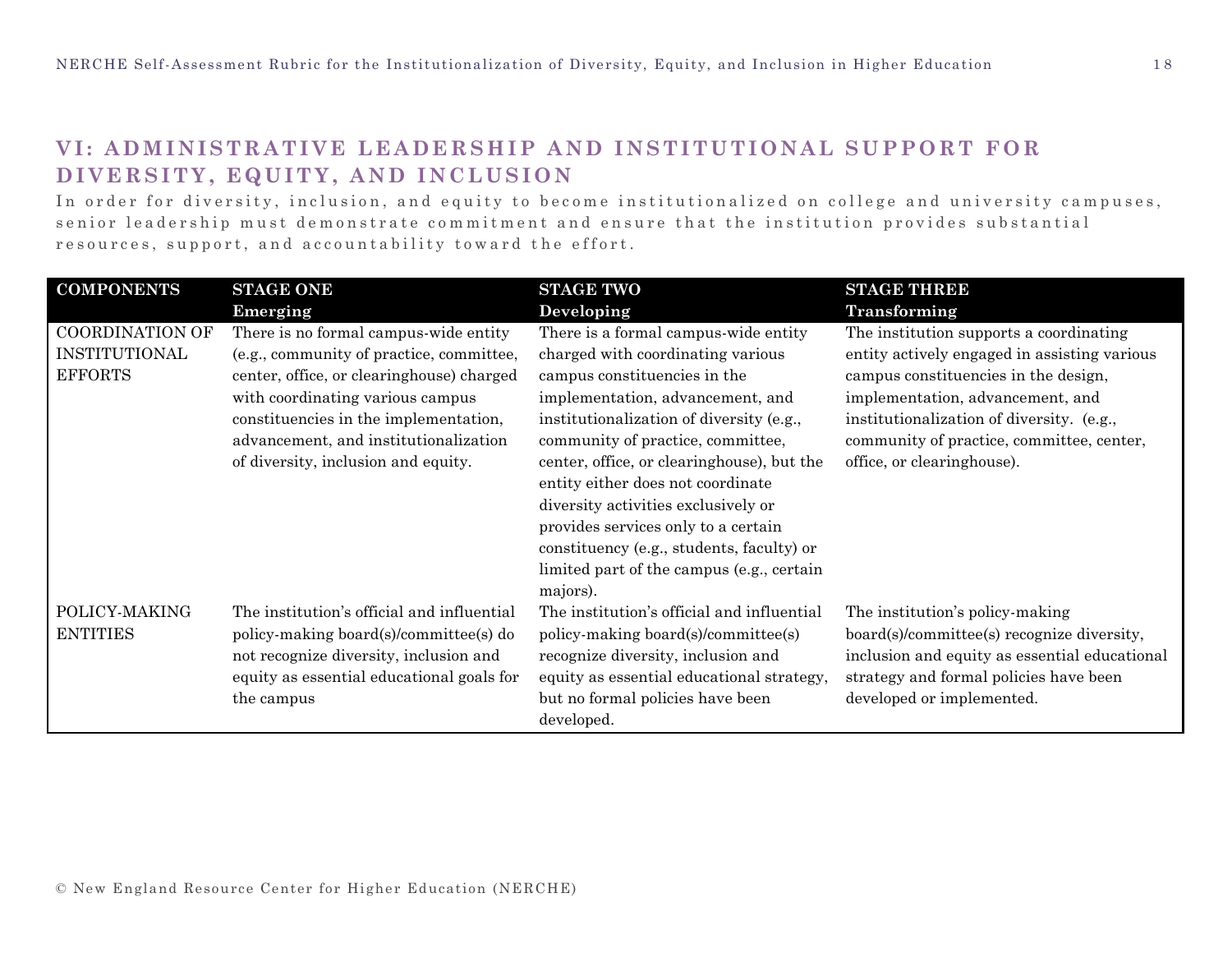| <b>COMPONENTS</b>                                      | <b>STAGE ONE</b>                                                                                                                                                   | <b>STAGE TWO</b>                                                                                                                                                                                                                                                                                                                                                                                                                                                                                                                               | <b>STAGE THREE</b>                                                                                                                                                                                                                                                                                                                                              |
|--------------------------------------------------------|--------------------------------------------------------------------------------------------------------------------------------------------------------------------|------------------------------------------------------------------------------------------------------------------------------------------------------------------------------------------------------------------------------------------------------------------------------------------------------------------------------------------------------------------------------------------------------------------------------------------------------------------------------------------------------------------------------------------------|-----------------------------------------------------------------------------------------------------------------------------------------------------------------------------------------------------------------------------------------------------------------------------------------------------------------------------------------------------------------|
|                                                        | Emerging                                                                                                                                                           | Developing                                                                                                                                                                                                                                                                                                                                                                                                                                                                                                                                     | Transforming                                                                                                                                                                                                                                                                                                                                                    |
| DIVERSITY-<br><b>FOCUSED STAFF</b><br><b>POSITIONS</b> | There is not a senior administrator<br>whose primary paid responsibility is to<br>advance diversity, inclusion and equity<br>across the institution.               | Senior administrators with formal<br>responsibility for advancing diversity,<br>inclusion and equity exist; however,<br>decision-making authority for these<br>individuals may be limited and not<br>consistently integrated into senior-<br>cabinet level decision-making. In other<br>cases, senior administrators charged<br>formally with advancing diversity<br>efforts are asked to perform multiple<br>mid-level administrative tasks, (e.g.<br>diversity, affirmative action or<br>ombudsman work or multicultural<br>student affairs. | There is a senior administrator whose<br>primary responsibility is advancing diversity,<br>inclusion and equity across the institution.<br>This individual has senior-level decision-<br>making authority equal to other<br>administrative peers within the leadership<br>team; the individual is integral to all campus<br>renewal and transformation efforts. |
| HIRING &<br><b>RETENTION</b>                           | Hiring and retention policies and<br>procedures do not address diversity,<br>inclusion and equity considerations.                                                  | Policies and procedures are designed to<br>hire and train a diverse workforce but<br>have proven only partially successful.                                                                                                                                                                                                                                                                                                                                                                                                                    | The institution has developed hiring and<br>retention policies and procedures that have<br>proven to be highly effective at bringing and<br>keeping individuals who add to its diverse<br>workforce.                                                                                                                                                            |
| PROFESSIONAL<br><b>DEVELOPMENT</b>                     | Professional development designed to<br>prepare faculty and staff to adequately<br>meet the needs of a diverse campus is<br>lacking.                               | Some professional development<br>designed to prepare faculty and staff to<br>meet the needs of a diverse campus is<br>available, but some of it is either<br>inadequate or ineffective.                                                                                                                                                                                                                                                                                                                                                        | Faculty and staff have access to an adequate<br>array of effective professional development<br>programs to prepare them to meet the needs<br>of a diverse campus.                                                                                                                                                                                               |
| <b>FUNDING</b>                                         | The campus' diversity, inclusion and<br>equity activities are supported<br>primarily by soft money (short-term<br>grants) from sources outside the<br>institution. | The campus' diversity, inclusion and<br>equity activities are supported by both<br>soft money (short-term grants) from<br>sources outside the institution as well<br>as hard money from the institution.                                                                                                                                                                                                                                                                                                                                       | Primarily operational or endowed funding<br>from the campus supports the campus'<br>diversity activities.                                                                                                                                                                                                                                                       |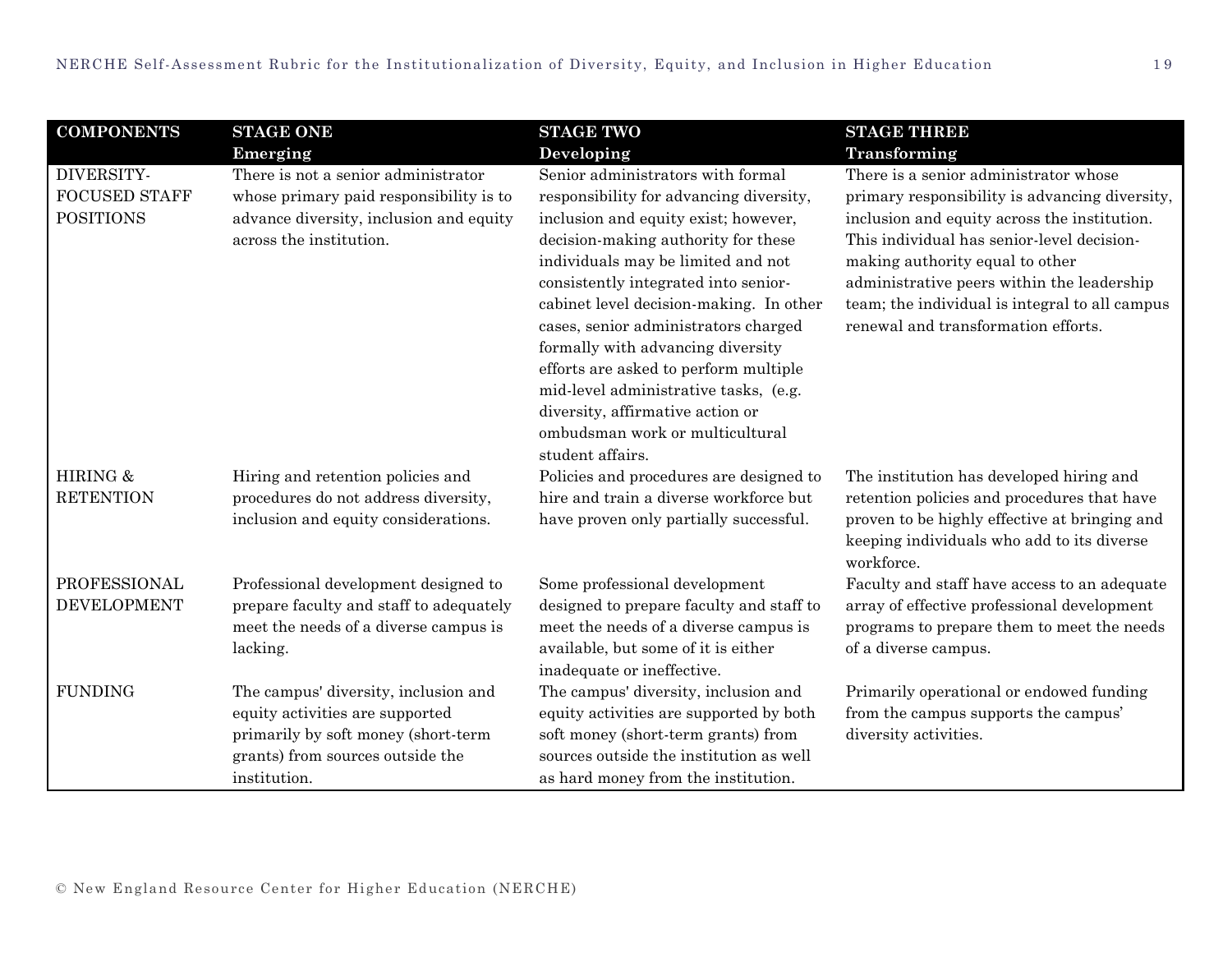| <b>COMPONENTS</b>                                                    | <b>STAGE ONE</b>                                                                                                                                                                                                                                                                       | <b>STAGE TWO</b>                                                                                                                                                                                                                                                         | <b>STAGE THREE</b>                                                                                                                                                                                                                                                       |
|----------------------------------------------------------------------|----------------------------------------------------------------------------------------------------------------------------------------------------------------------------------------------------------------------------------------------------------------------------------------|--------------------------------------------------------------------------------------------------------------------------------------------------------------------------------------------------------------------------------------------------------------------------|--------------------------------------------------------------------------------------------------------------------------------------------------------------------------------------------------------------------------------------------------------------------------|
|                                                                      | Emerging                                                                                                                                                                                                                                                                               | Developing                                                                                                                                                                                                                                                               | Transforming                                                                                                                                                                                                                                                             |
| <b>SENIOR</b><br><b>ADMINISTRATIVE</b><br><b>LEADERSHIP</b>          | The campus' administrative leaders<br>have a limited and/or contradictory<br>understanding of diversity and are<br>unaware that it is an essential<br>component of education, often confusing<br>it with affirmative action.                                                           | Administrative leaders share an<br>expansive understanding of diversity<br>and its importance, but do not yet have<br>a consistent plan to operationalize it.                                                                                                            | Administrative leadership functions as a<br>unified team which consistently<br>operationalizes its commitment to diversity,<br>equity, and inclusion as an essential feature<br>in its campus renewal efforts.                                                           |
| <b>INSTITUTIONAL</b><br><b>EVALUATION &amp;</b><br><b>ASSESSMENT</b> | There is no organized, campus-wide<br>effort underway to account for the<br>number and quality of diversity<br>activities taking place.<br>(e.g. campus climate assessments,<br>student diversity learning outcomes,<br>NSSE, or Equity Scorecards).                                   | An action plan for assessment of<br>diversity, inclusion, and equity<br>initiatives across the institution has<br>been proposed but research of such data<br>has not been initiated nor<br>disseminated.                                                                 | An ongoing, systematic effort is in place to<br>implement, evaluate, and recalibrate the<br>assessment of diversity efforts that are<br>taking place throughout the campus.<br>Research has been initiated and is currently<br>being disseminated throughout the campus. |
| INSTITUTIONAL<br><b>RESEARCH</b>                                     | Accrues and tracks diversity-related<br>data only when required by external<br>agencies (Federal and state<br>governments, foundations, etc.).                                                                                                                                         | Responds to requests regarding<br>diversity, inclusion and equity but<br>seldom initiates research and<br>dissemination of such data.                                                                                                                                    | Initiates research and dissemination for<br>ongoing institutional improvements.                                                                                                                                                                                          |
| INSTITUTIONAL<br><b>RESOURCE</b><br><b>MANAGEMENT</b>                | Little concrete evidence exists that<br>institutional policy and decision-making<br>in resource management (including<br>budgeting, purchasing, vendor<br>management, and human resource<br>planning) integrates an institution-wide<br>value for diversity, equity, and<br>inclusion. | Some evidence exists that institutional<br>policy and decision-making in resource<br>management (including budgeting,<br>purchasing, vendor management, and<br>human resource planning) integrates<br>an institution-wide value for diversity,<br>equity, and inclusion. | Institutional policy and decision-making in<br>resource management (including budgeting,<br>purchasing, vendor management, and human<br>resource planning) is characterized by a<br>consistent, institution-wide value for<br>diversity, equity, and inclusion.          |
| <b>SPECIALIZED</b><br><b>INITIATIVES</b>                             | Specialized goal-oriented initiatives (ad<br>hoc task forces, presidential<br>commissions, task-based committees of<br>limited duration, among others) do not<br>take into account institutional<br>diversity, inclusion and equity efforts.                                           | Specialized initiatives sometimes<br>integrate institutional diversity,<br>inclusion and equity efforts occurring<br>elsewhere on campus but with no<br>reliable consistency.                                                                                            | Specialized initiatives—regardless of the<br>topic addressed—always support and<br>integrate the established commitment to<br>diversity, equity, and inclusivity across the<br>campus.                                                                                   |

© New England Resource Center for Higher Education (NERCHE)